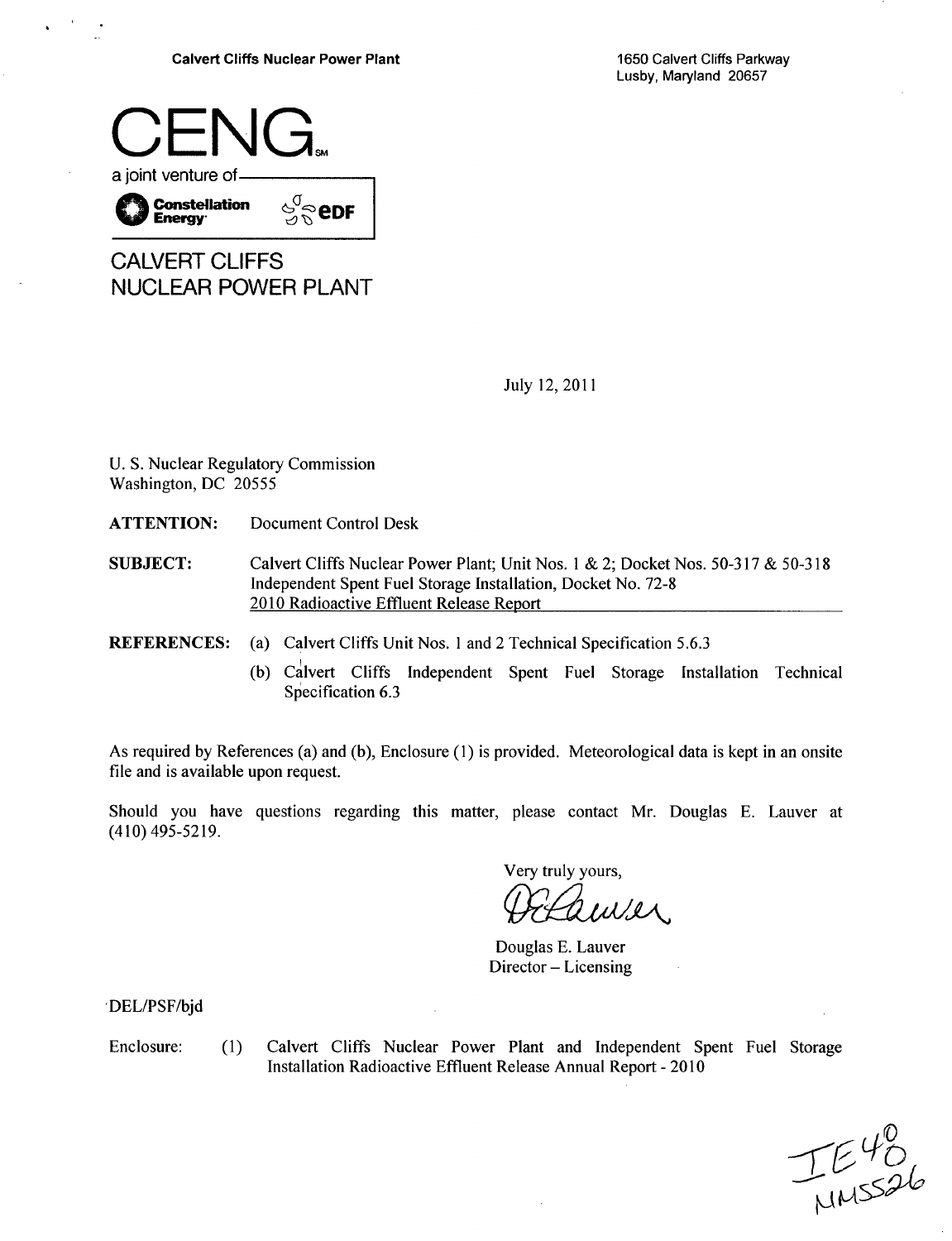Document Control Desk July 12, 2011 Page 2

 $\ddot{\phantom{a}}$ 

 $\ddot{\phantom{0}}$ 

cc: D. V. Pickett, NRC S. Gray, DNR V. Ordaz, NRC S. P. Focht, **ANI**

 $\sim$ 

#### (Without Enclosure)

W. M. Dean, NRC Resident Inspector, NRC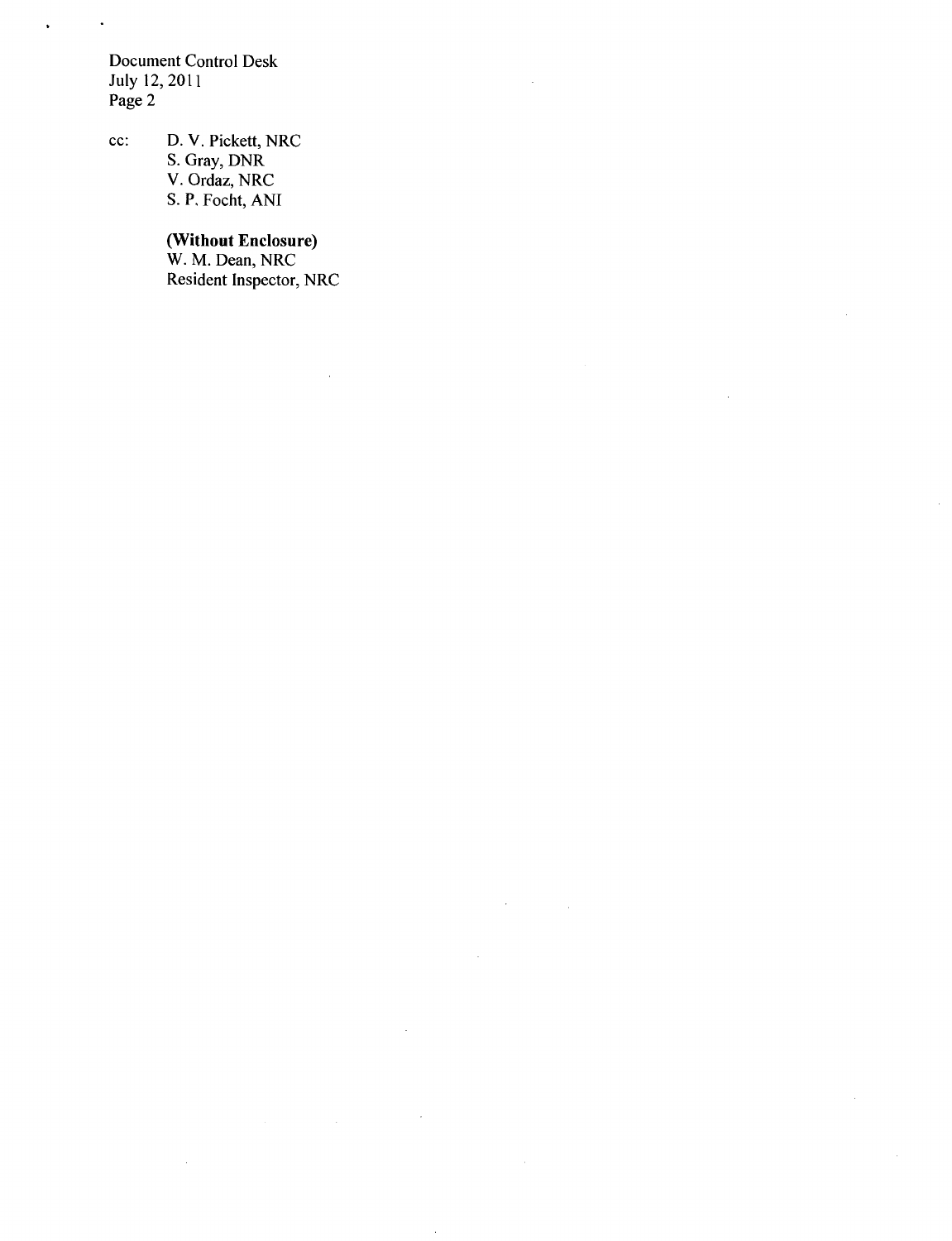# CALVERT CLIFFS NUCLEAR POWER PLANT AND INDEPENDENT SPENT FUEL STORAGE INSTALLATION RADIOACTIVE EFFLUENT RELEASE ANNUAL REPORT -

2010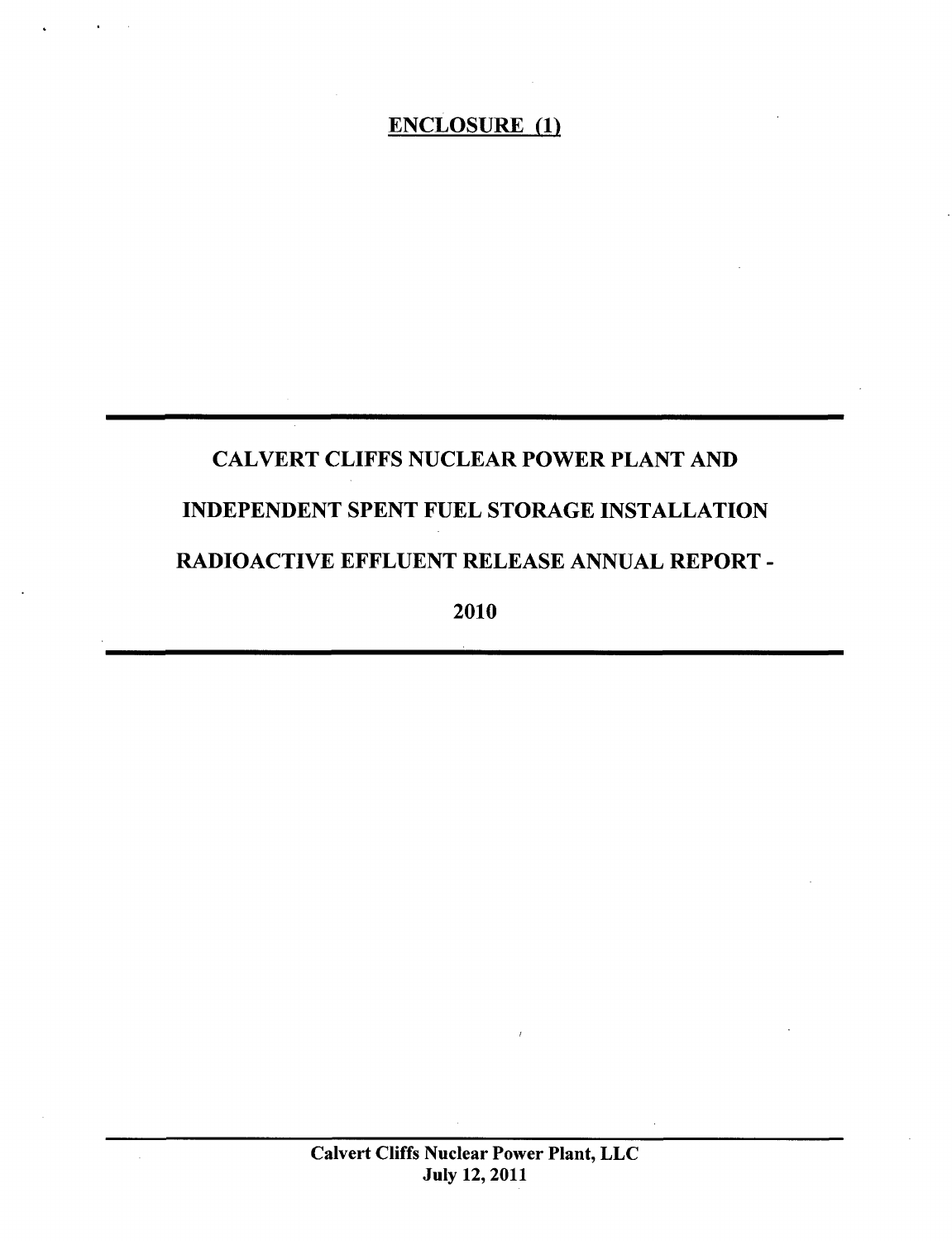## CALVERT **CLIFFS NUCLEAR** POWER **PLANT AND INDEPENDENT SPENT FUEL** STORAGE **INSTALLATION** RADIOACTIVE **EFFLUENT RELEASE ANNUAL** REPORT - 2010

Facility - Calvert Cliffs Nuclear Power Plant and Independent Spent Fuel Storage Installation

Licensee - Calvert Cliffs Nuclear Power Plant, LLC

#### REGULATORY LIMITS I.

## A. Fission and Activation Gases

- 1. The instantaneous release rate of noble gases in gaseous effluents shall not result in a site boundary dose rate greater than 500 mRem/year to the whole body or greater than 3000 mRem/year to the skin (Offsite Dose Calculation Manual (ODCM) Rev. 0800, 3.11.2.1).
- 2. Gaseous Radwaste Treatment System and the Ventilation Exhaust Treatment System shall be used to reduce gaseous emissions when the calculated gamma-air dose due to gaseous effluents exceeds 1.20 mRad or the calculated beta-air dose due to gaseous effluents exceeds 2.4 mRad at the site boundary in a 92 day period (ODCM 3.11.2.4).
- 3. The air dose at the site boundary due to noble gases released in gaseous effluents shall not exceed (ODCM 3.11.2.2):

10 mRad/qtr, gamma-air 20 mRad/qtr, beta-air 20 mRad/year, gamma-air 40 mRad/year, beta-air

- 4. All of the above parameters are calculated according to the methodology specified in the ODCM.
- B. Iodines and Particulates with Half Lives Greater than Eight Days
	- 1. The instantaneous release rate of iodines and particulates in gaseous effluents shall not result in a site boundary dose-rate in excess of 1500 mRem/year to any organ (ODCM 3.11.2.1).
	- 2. The Gaseous Radwaste Treatment System and the Ventilation Exhaust Treatment System shall be used to reduce radioactive materials in gaseous effluents when calculated doses exceed 1.8 mRem to any organ in a 92 day period at or beyond the site boundary (ODCM 3.11.2.4).
	- 3. The dose to a member of the public at or beyond the site boundary from iodine-131 and particulates with half lives greater than eight days in gaseous effluents shall not exceed (ODCM 3.11.2.3):

15 mRem/qtr, any organ 30 mRem/year, any organ less than 0.1% of the above limits as a result of burning contaminated oil.

4. All of the above parameters are calculated according to the methodology specified in the ODCM.

**I**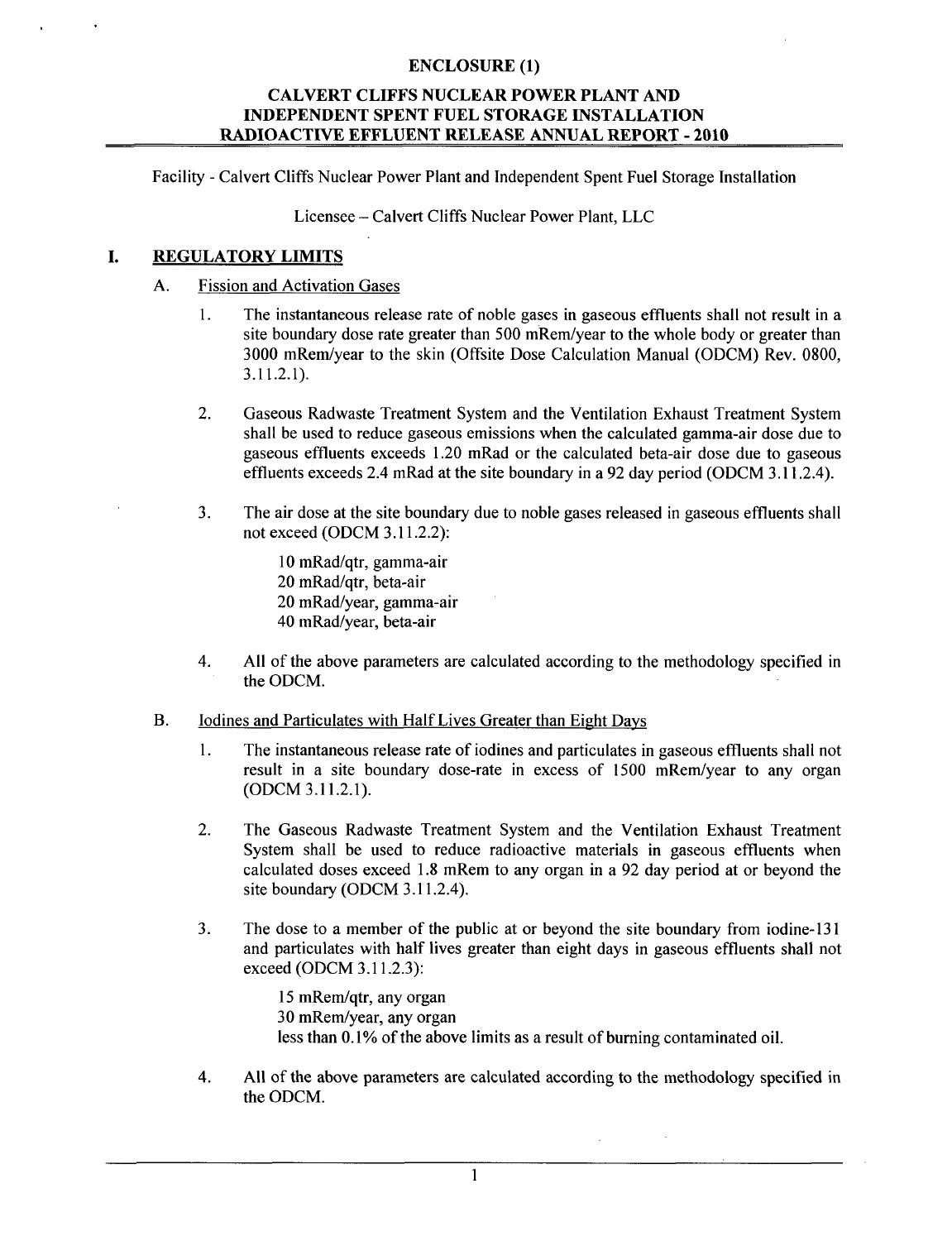## CALVERT **CLIFFS NUCLEAR** POWER **PLANT AND INDEPENDENT SPENT FUEL** STORAGE **INSTALLATION** RADIOACTIVE **EFFLUENT** RELEASE **ANNUAL** REPORT - 2010

## C. Liquid Effluents

- 1. The concentrations of radionuclides in liquid effluents from the plant shall not exceed the values specified in **10** CFR Part 20, Appendix B, Table II, Column 2 for unrestricted areas (ODCM 3.11.1. **1).**
- 2. The liquid radwaste treatment system shall be used to reduce the concentration of radionuclides in liquid effluents from the plant when the calculated dose to unrestricted areas exceeds 0.36 mRem to the whole body, or 1.20 mRem to any organ in a 92 day period (ODCM 3.11.1.3).
- 3. The dose to a member of the public in unrestricted areas shall not exceed (ODCM 3.11.1.2):

3 mRem/qtr, total body 10 mRem/qtr, any organ 6 mRem/year, total body 20 mRem/year, any organ

4. All of the liquid dose parameters are calculated according to the methodology specified in the ODCM.

## **II.** MAXIMUM PERMISSIBLE **CONCENTRATIONS**

## A. Fission and Activation Gases

Prior to the batch release of gaseous effluents, a sample of the source is collected and analyzed by gamma spectroscopy for the principal gamma emitting radionuclides. The identified radionuclide concentrations are evaluated and an acceptable release rate is determined to ensure that the dose rate limits of ODCM 3.11.2.1 are not exceeded.

## B. Iodines and Particulates with Half Lives Greater than Eight Days

Compliance with the dose rate limitations for iodines and particulates is demonstrated by analysis of the charcoal and particulate samples of the station main vents. The charcoal samples are analyzed by gamma spectroscopy for quantification of radioiodine. The particulate samples are analyzed by gamma spectroscopy for quantification of particulate radioactive material. All of the above parameters are calculated according to the methodology specified in the ODCM.

## C. Liquid Effluents

The Maximum Permissible Concentrations (MPCs) used for radioactive materials released in liquid effluents are in accordance with ODCM 3.11.1.1 and the values from 10 CFR Part 20, Appendix B, Table II, Column 2 including applicable table notes. In all cases, the more restrictive (lower) MPC found for each radionuclide is used regardless of solubility.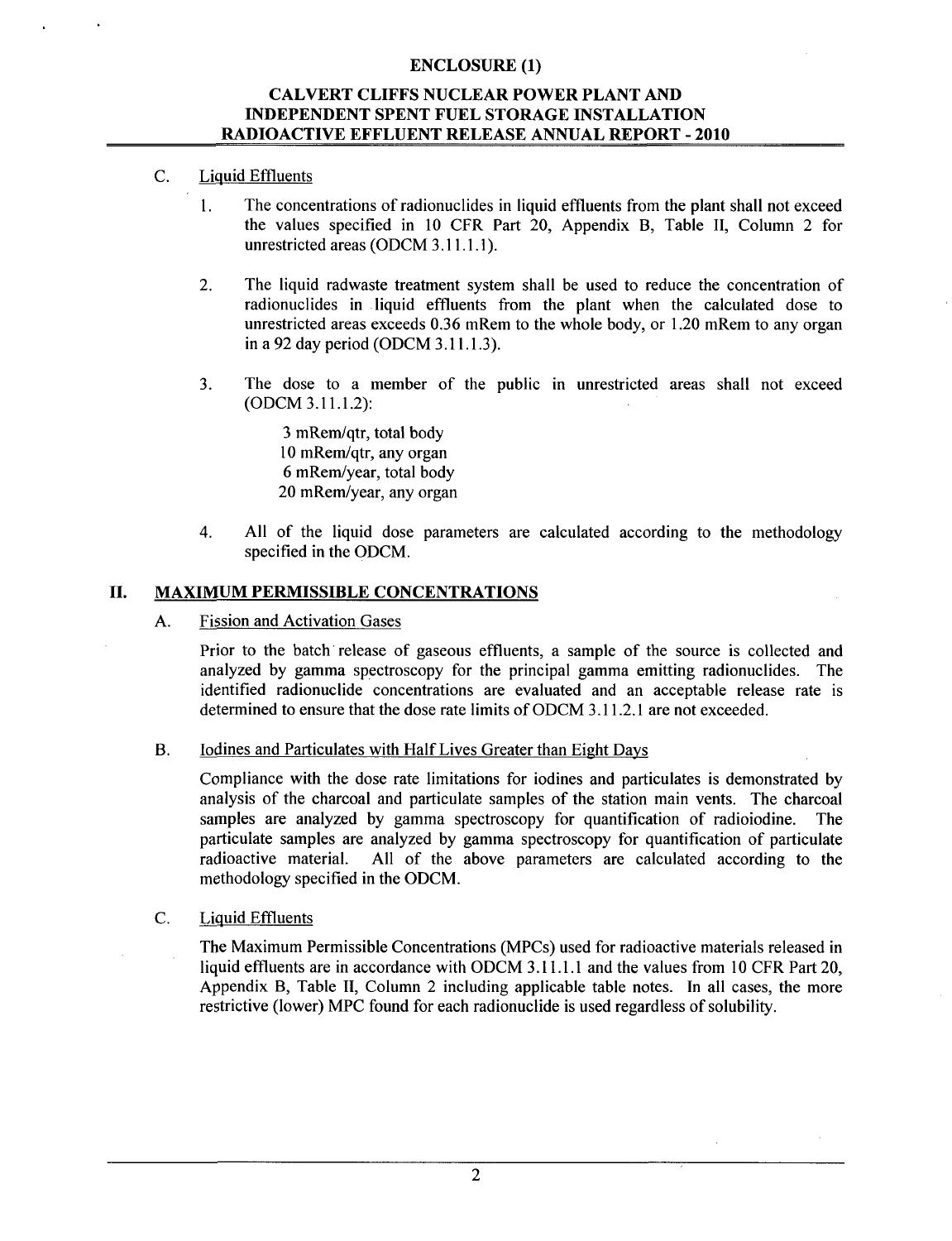## CALVERT **CLIFFS NUCLEAR** POWER **PLANT AND INDEPENDENT SPENT FUEL** STORAGE **INSTALLATION** RADIOACTIVE **EFFLUENT RELEASE ANNUAL** REPORT - 2010

#### **III. TECHNICAL SPECIFICATION** REPORTING **REQUIREMENTS**

- **A.** Calvert Cliffs Nuclear Power Plant (CCNPP), Technical Specification 5.6.3
	- **1 .** 2010 Offsite Dose Due to Carbon-14

Carbon-14 releases from Calvert Cliffs were estimated using the EPRI Carbon-14 Source Term Calculator using specific reactor core data and reactor coolant chemistry to estimate the products of the activation reactions. The resulting estimate of Carbon-14 released from the Calvert Cliffs Site is 14.18 Curies.

Dose due to Carbon-14 in gaseous effluents was calculated using the following conditions:

- a. C-14 released to the atmosphere, 6.79 Curies of C-14 from Unit **I** and 7.39 curies from Unit 2.
- b. Release was consistent throughout the year.
- c. 10% of the C-14 was in the chemical form of C02, which is the only dose contributor. The bulk of C-14 was in the chemical form of methane (CH4) which would exhibit high upward velocity due to its low density relative to air. In addition CH4 does not have an uptake pathway for humans.
- d. Meteorological dispersion factor,  $(X/O)$ , at the site boundary to the hypothetical maximally exposed member of the public is  $2.08E-07$  sec/m<sup>3</sup>.
- e. Dose calculations and dose factors are from Regulatory Guide 1.109 methodology.
- f. Pathways considered were inhalation and vegetation ingestion.
- g. Critical receptor is child at the site boundary in the SE direction.

Maximum dose values due to C-14 in gaseous effluents in 2010

| Organ                 | Age   | mRem/yr  |
|-----------------------|-------|----------|
| RG-1.109 Bone         | Child | 8.57E-02 |
| RG-1.109 T.Body/Other | Child | 2.36E-02 |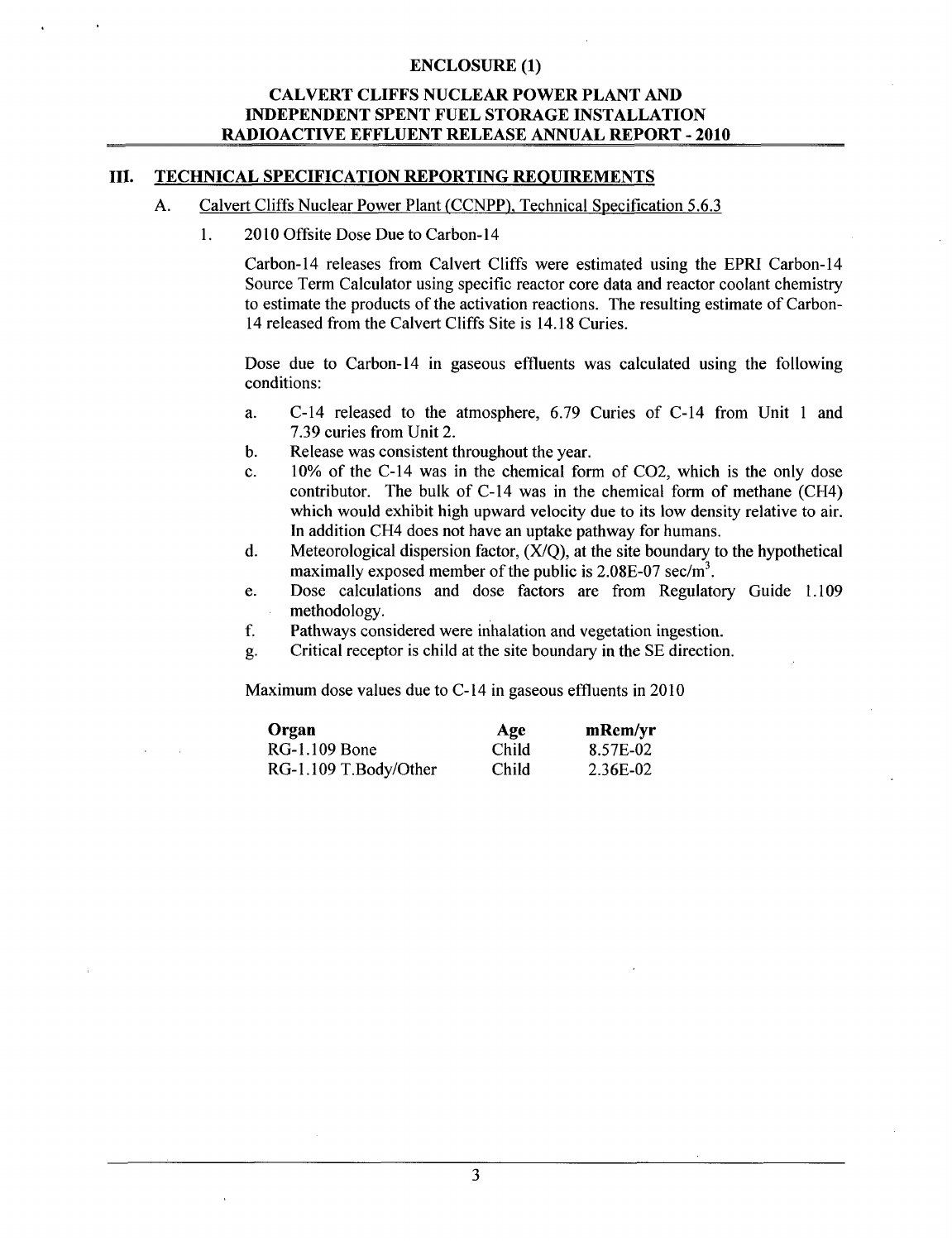## CALVERT **CLIFFS NUCLEAR** POWER **PLANT AND INDEPENDENT SPENT FUEL** STORAGE **INSTALLATION** RADIOACTIVE **EFFLUENT RELEASE ANNUAL** REPORT - 2010

#### 2. 2010 Dose Assessment Summary

|                                               | Actual | Percent of        | <b>ODCM</b> |
|-----------------------------------------------|--------|-------------------|-------------|
|                                               | Value  | <b>ODCM</b> limit | Limit       |
| Liquid Waste:                                 |        |                   |             |
| Maximum Annual Organ Dose (mRem)              | 0.0137 | $0.07\%$          | 20          |
| Maximum Annual Whole Body Dose (mRem)         | 0.0029 | 0.05%             | 6           |
| Gaseous Waste:<br>Noble Gases:                |        |                   |             |
| Maximum Quarterly Gamma Air Dose (mRad)       | 0.002  | 0.02%             | 10          |
| Maximum Quarterly Beta Air Dose (mRad)        | 0.0272 | 0.14%             | 20          |
| <b>Iodines and Particulates:</b>              |        |                   |             |
| Maximum Annual Organ Dose (mRem) <sup>2</sup> | 0.130  | 0.43%             | 30          |

 $\mathbf{1}$ The controlling pathway was the fish and shellfish pathway with adult as the controlling age group and the GI-LLI representing the organ with the highest calculated dose during the calendar year of 2010.

<sup>2</sup> The controlling pathway was the child-thyroid pathway representing the organ with the highest calculated dose during the calendar year of 2010. There is currently no milk pathway.

#### 3. 40 CFR 190 Total Dose Compliance

Based upon the calendar year 2010 and the ODCM calculations, the maximum exposed individual would receive 0.02% of the allowable dose. During the calendar year 2010, there were no on-site sources of direct radiation that would have contributed to a significant or measurable off-site dose. The direct radiation contribution is measured by both on-site and off-site thermoluminescent dosimeters (TLDs). The results of these measurements did not indicate any statistical increase in the off-site radiation doses attributable to on-site sources. Therefore, no increase in the calculated offsite dose is attributed to the direct exposure from on-site sources. A more detailed evaluation may be found in the Annual Radiological Environmental Operating Report.

#### 4. Solid Waste Report Requirements

During 2010, the types of radioactive solid waste shipped from Calvert Cliffs were dry compressible waste, spent resins, and cartridge filters which were shipped in either High Integrity Containers (HICs) within NRC approved casks, Sea/Land containers, or steel boxes. Appendix A provides a detailed breakdown of the waste shipments for 2010 per Technical Specification 5.6.3. At CCNPP, methods of waste and materials segregation are used to reduce the volume of solid waste shipped offsite for processing, volume reduction, and burial.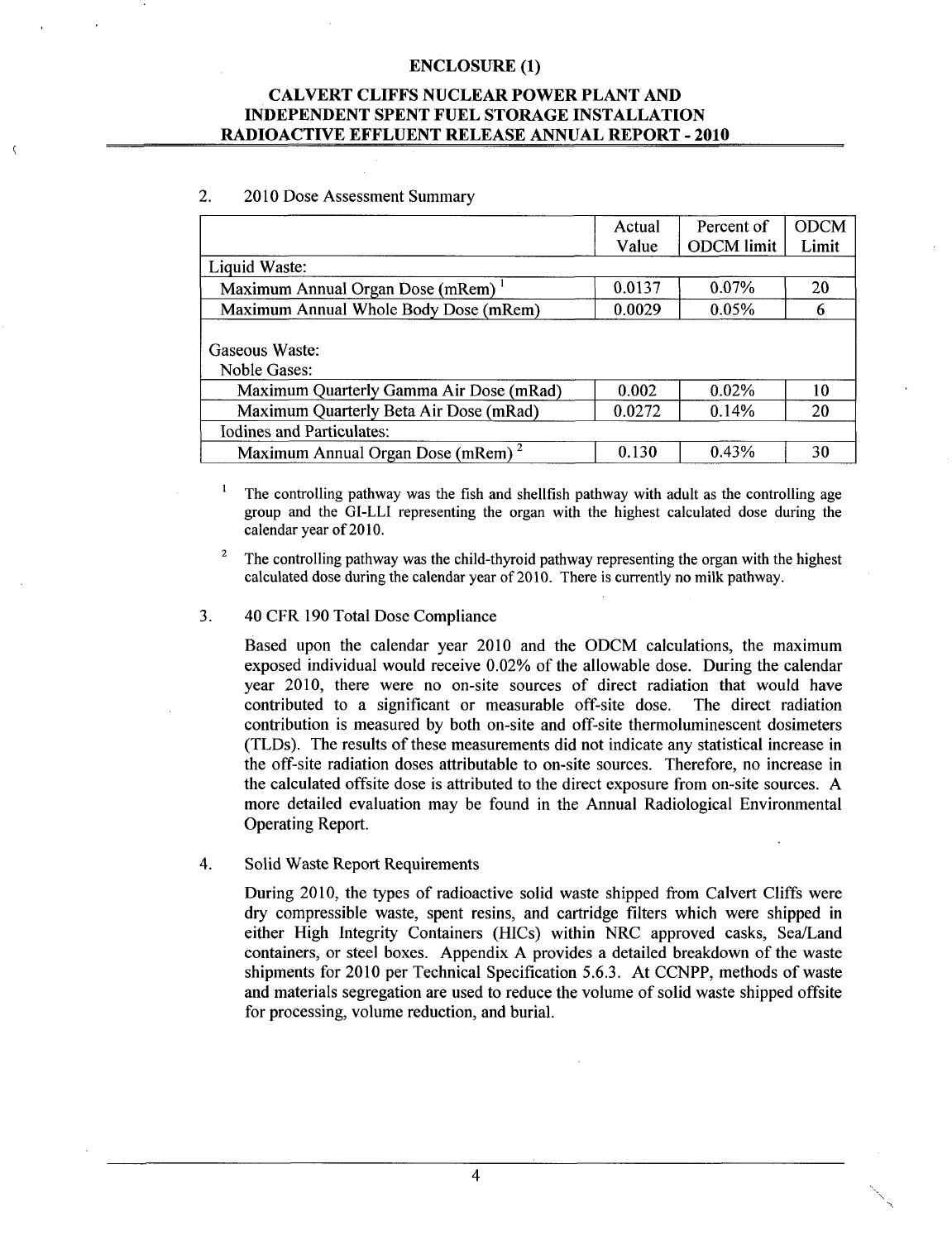## CALVERT **CLIFFS NUCLEAR** POWER **PLANT AND INDEPENDENT SPENT FUEL** STORAGE **INSTALLATION** RADIOACTIVE **EFFLUENT RELEASE ANNUAL** REPORT - 2010

5. Offsite Dose Calculation Manual (ODCM) and Process Control Program (PCP) Changes

The ODCM was not revised during calendar year 2010. The PCP was not revised in 2010.

## B. Radioactive Effluent Monitoring Instrumentation

1. The Unit 1 and Unit 2 Steam Generator Blowdown Radiation Monitors 1/2-RE-4014 were inoperable during the calendar year 2010 due to unavailability of spare parts. Replacement projects for these monitors are completed and the monitors are expected to be operable in 2011. In addition to the above radiation monitors there are two redundant radiation monitors on the Unit-i and Unit 2 steam generator blowdown lines: 1-RE-4095 and 2-RE-4095 were declared inoperable for greater than 30 days as the criteria and methodology for testing the monitors did not meet the ODCM requirements. The testing procedures were revised, approved and the required testing was performed to meet ODCM requirements.

During the period the Radiation Monitors were inoperable, compensatory actions were performed in accordance with the ODCM requirements.

2. The Liquid Radwaste Monitor 0-RE-2201 was declared inoperable for greater than 30 days as the criteria and methodology for testing the monitor did not meet the ODCM requirements. The testing procedure was revised, approved and the required testing was performed to meet ODCM requirements.

During the period the Radiation Monitor was inoperable, compensatory actions were performed in accordance with the ODCM requirements.

#### C. Independent Spent Fuel Storage Installation (ISFSI), ISFSI Technical Specification 6.3

Three (3) casks of spent fuel were transferred to the ISFSI during 2010. No quantity of radionuclides was released to the environment during the ISFSI operation in 2010. Additional information regarding the ISFSI radiological environmental monitoring program is included in the Annual Radiological Environmental Operation Report.

## IV. AVERAGE ENERGY

Not Applicable.

## V. MEASUREMENTS AND APPROXIMATIONS AND TOTAL RADIOACTIVITY

- A. Fission and Activation Gases
	- 1. Batch Releases

Prior to each batch release of gas from a pressurized waste gas decay tank or containment, a sample is collected and analyzed by gamma spectroscopy using a germanium detector for the principal gamma emitting noble gas radionuclides. The total activity released is based on the pressure/volume relationship (gas laws). The Plant Vent Stack Radiation Monitor typically monitors containment releases, and the values from the radiation monitor may be used to assist in the calculation of activity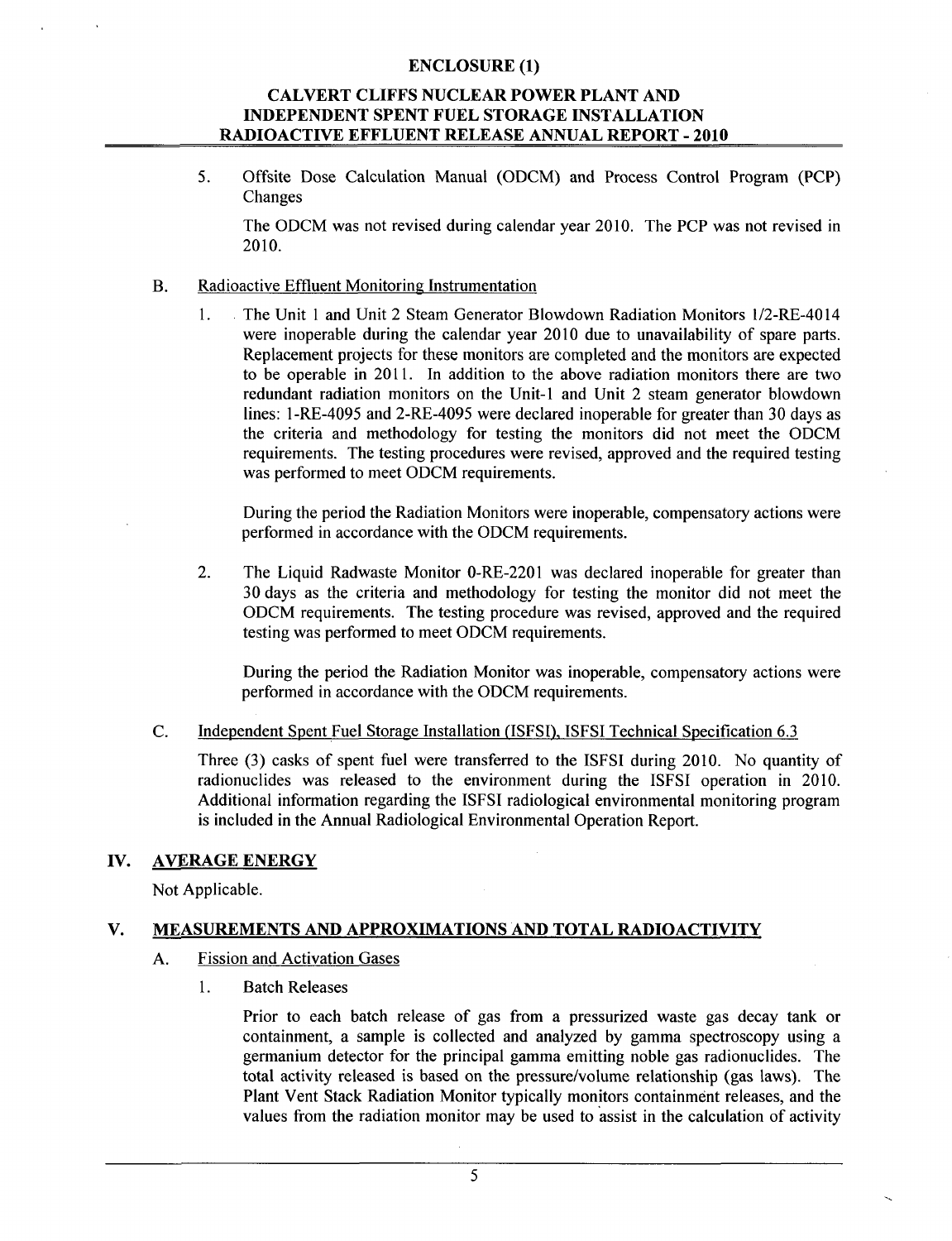## CALVERT **CLIFFS NUCLEAR** POWER **PLANT AND INDEPENDENT SPENT FUEL** STORAGE **INSTALLATION** RADIOACTIVE **EFFLUENT RELEASE ANNUAL** REPORT - 2010

discharged from containment during venting. Carbon-14 is estimated per section **III.A.1**.

2. Continuous Releases

A gas sample is collected at least weekly from the main vents and analyzed by gamma spectroscopy using a germanium detector for the principal gamma emitting noble gas radionuclides. The total activity released for the week is based on the total sample activity decay corrected to the sample time multiplied by the main vent flow for the week. The Plant Vent Stack Radiation Monitor continuously measures routine plant vent stack releases, per design, and the values from the radiation monitor may be used to assist in the calculation of activity discharged in routine plant vent stack discharges.

During each containment purge, a gas sample is collected and analyzed by gamma spectroscopy using a germanium detector to determine the concentration of principal gamma emitting noble gas .radionuclides inside containment. Total activity released during a containment purge is based on continuous radiation monitor responses, grab samples, and purge fan flow rate.

A monthly composite sample is collected from the main vents and analyzed by liquid scintillation for tritium. The total tritium release for the month is based on the sample analysis and the main vent flow.

Carbon-14 is estimated per section III.A. 1.

- B. Iodine and Particulates
	- **I1.** Batch Releases

The total activities of radioiodines and particulates released from pressurized waste gas decay tanks, containment purges, and containment vents are accounted for by the continuous release methodology discussed in section V.B.2.

2. Continuous Releases

During the release of gas from the main vents, samples of iodines and particulates are collected using a charcoal and particulate filter, respectively. The filters are removed weekly (or more often) and are analyzed by gamma spectroscopy using a germanium detector for significant gamma emitting radionuclides. The total activity released for the week is based on the total sample activity decay corrected to the midpoint of the sample period multiplied by the main vent flow for the week. A plate-out correction factor is applied to the results to account for the amount of iodine lost in the sample lines prior to sample collection. The weekly particulate filters are then combined to form monthly and quarterly composites for the gross alpha and strontium-89 and strontium-90 analyses, Iron-55 is analyzed twice per year.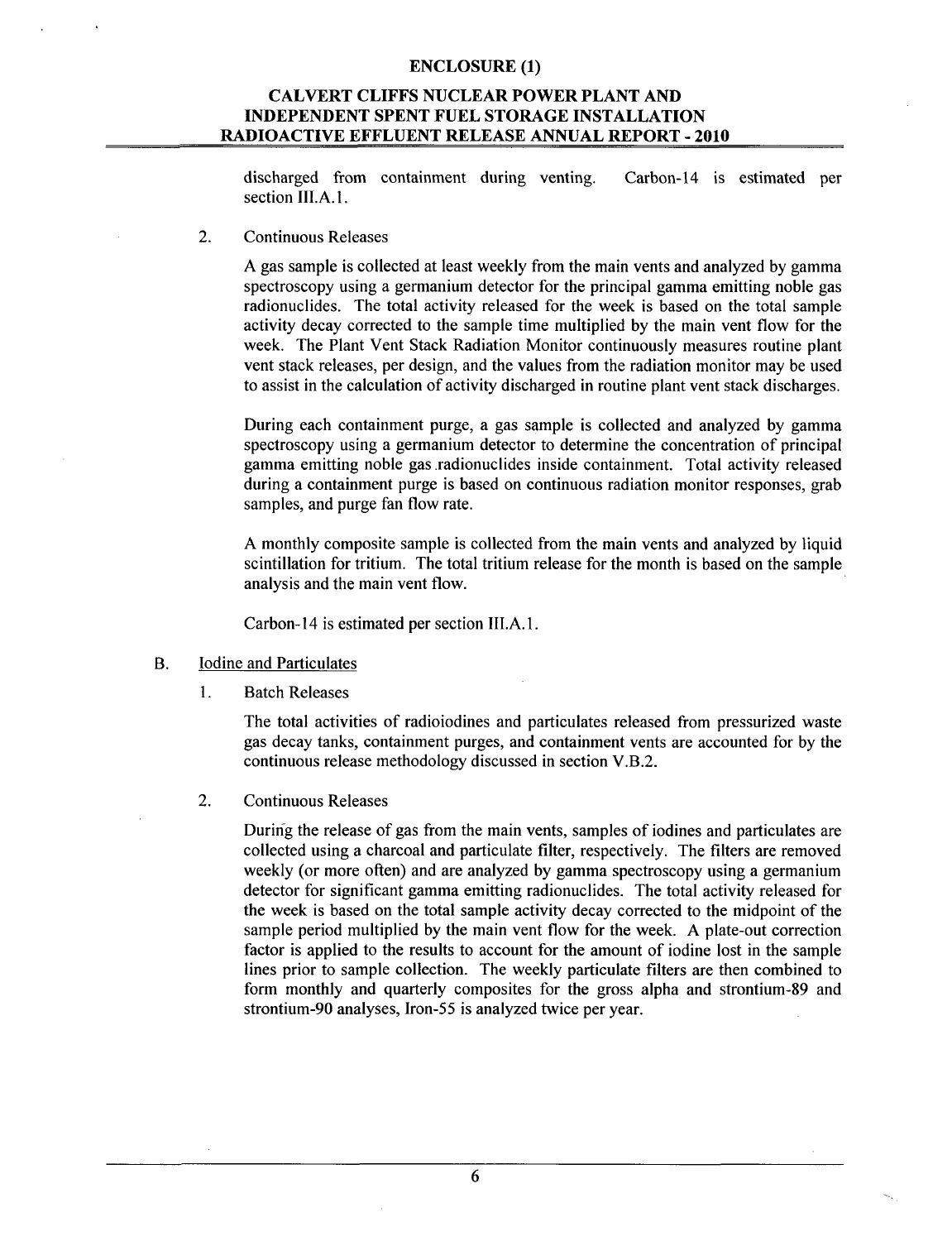## CALVERT **CLIFFS NUCLEAR** POWER **PLANT AND INDEPENDENT SPENT FUEL** STORAGE **INSTALLATION** RADIOACTIVE **EFFLUENT RELEASE ANNUAL** REPORT - 2010

#### C. Liquid Effluents

**1.** Batch Releases

Prior to the release of liquid from a waste tank, a sample is collected and analyzed by gamma spectroscopy for the principal gamma emitting radionuclides. To demonstrate compliance with the concentration requirements addressed in Section I.C. 1 above, the measured radionuclide concentrations are compared with the allowable MPCs; dilution in the discharge conduit is considered, and an allowable release rate is verified.

The total activity released in each batch is determined by multiplying the volume released by the concentration of each radionuclide. The actual volume released is based on the difference in tank levels prior to and after the release. A proportional composite sample is also withdrawn from each release, and this is used to prepare monthly tritium and gross alpha, iron-55, nickel-63, strontium-89, and strontium-90 samples for analysis are prepared quarterly for offsite analysis.

Batch discharges of secondary (normally uncontaminated) waste streams are also monitored for radioactivity. No activity is normally detected in these secondary waste streams (excluding tritium).

There were no major changes to the liquid radwaste system in calendar year 2010.

2. Continuous Releases

To account for activity from continuous releases, a sample is collected and analyzed by gamma spectroscopy for the principal gamma emitting radionuclides. The measured radionuclide concentrations are compared with the allowable MPC concentrations in the discharge conduit, and an allowable release rate is verified.

When steam generator blowdown is discharged to the circulating water conduits, it is sampled and gamma isotopic analysis is performed at a minimum once per week. These results are multiplied by the actual quantity of blowdown to determine the total activity released. The weekly sample is also used to prepare monthly composites for tritium analysis.

During the monitoring for primary-to-secondary leakage low levels of tritium have been detected in the Turbine Building sumps. This water is sampled and analyzed for principal gamma emitting radionuclides weekly and composited. The composite sample is analyzed at least monthly for tritium. The results are multiplied by the actual quantity of liquid released to determine the total activity released.

#### D. Estimation of Total Error

Total error for all releases was estimated using, as a minimum, the random counting error associated with typical releases. In addition to this random error, the following systematic errors were also examined:

**7**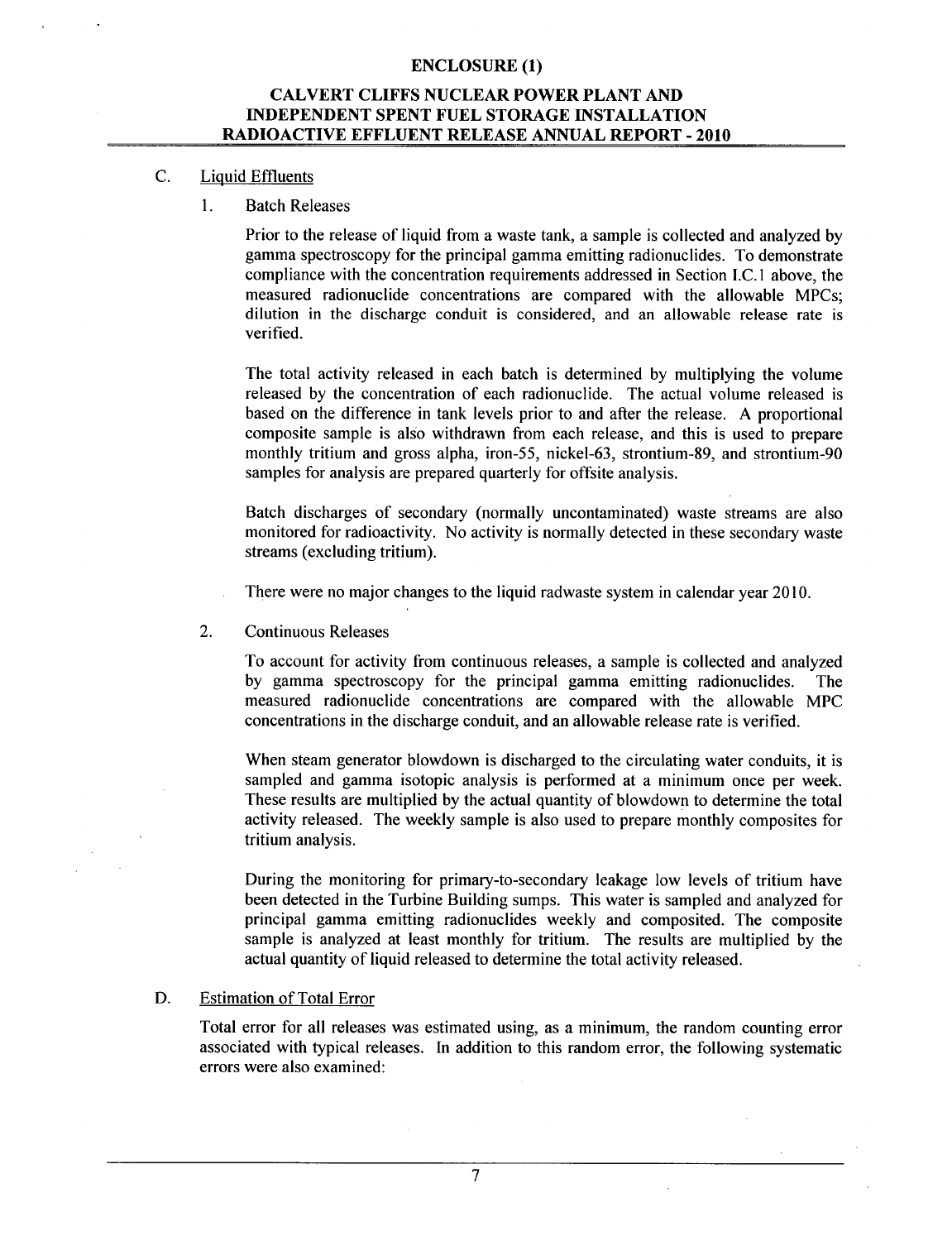## CALVERT **CLIFFS NUCLEAR** POWER **PLANT AND INDEPENDENT SPENT FUEL** STORAGE **INSTALLATION** RADIOACTIVE **EFFLUENT RELEASE ANNUAL** REPORT - 2010

- 1. Liquid
	- a. Error in volume of liquid released prior to dilution during batch releases.
	- b. Error in volume of liquid released via steam generator blowdown.
	- c. Error in amount of dilution water used during the reporting period.

## 2. Gases

- a. Error in main vent release flow.
- b. Error in sample flow rate.
- c. Error in containment purge release flow.
- d. Error in gas decay tank pressure.

Where errors could be estimated they are usually considered additive.

## E. Reporting and Recordkeeping for Decommissioning

In accordance with 10 CFR 50.75.g, each licensee shall keep records of information important to the safe and effective decommissioning of the facility in an identified location until the license is terminated by the Commission. If records of relevant information are kept for other purposes, reference to these records and their locations may be used. Information the Commission considers important to decommissioning consists of records of spills or other unusual occurrences involving the spread of contamination in and around the facility, equipment, or site. These records may be limited to instances when significant contamination remains after any cleanup procedures or when there is reasonable likelihood that contaminants may have spread to inaccessible areas as in the case of possible seepage into porous materials such as concrete. These records must include any known information on identification of involved nuclides, quantities, forms, and concentrations.

During the reporting period liquid was spilled on the ground from the 15B Feedwater Heater (also see Section VII A). Tritium was the only radionuclide released (1.92E-08 curies). The soil at the spill location was remediated, and the release data was recorded in accordance with 10 CFR 50.75.g.

To assist in the decommissioning, and to provide early and advance detection of any unmonitored releases of radioactive material from the site, groundwater is routinely sampled. These groundwater samples are analyzed for gamma and tritium activity (see Tables below). Sample size and/or count times are adjusted to achieve analytical sensitivities better than the environmental LLDs for gamma emitters (listed in ODCM Table 4.12-1). Established LLD limits for tritium are approximately 350 pCi/I for tritium.

Groundwater samples were collected from six on-site piezometer tubes in 2010. A piezometer tube is a shallow monitoring well which allows access to groundwater at a depth of approximately 40 feet beneath the site. Number 19 Piezometer Tube was added to the program in 2010, 3 additional wells were installed in December of 2010 and will be included in 2011 monitoring. Of the piezometer tubes sampled, only **#I** 1 Piezometer Tube showed any plant related activity. This activity was previously identified and evaluated in December of 2005. The activity consists of tritium originating from normal radwaste discharges and was previously reported in the Annual Radioactive Effluent Release Reports. The tritium contamination is contained on site. No drinking water has been affected; the groundwater at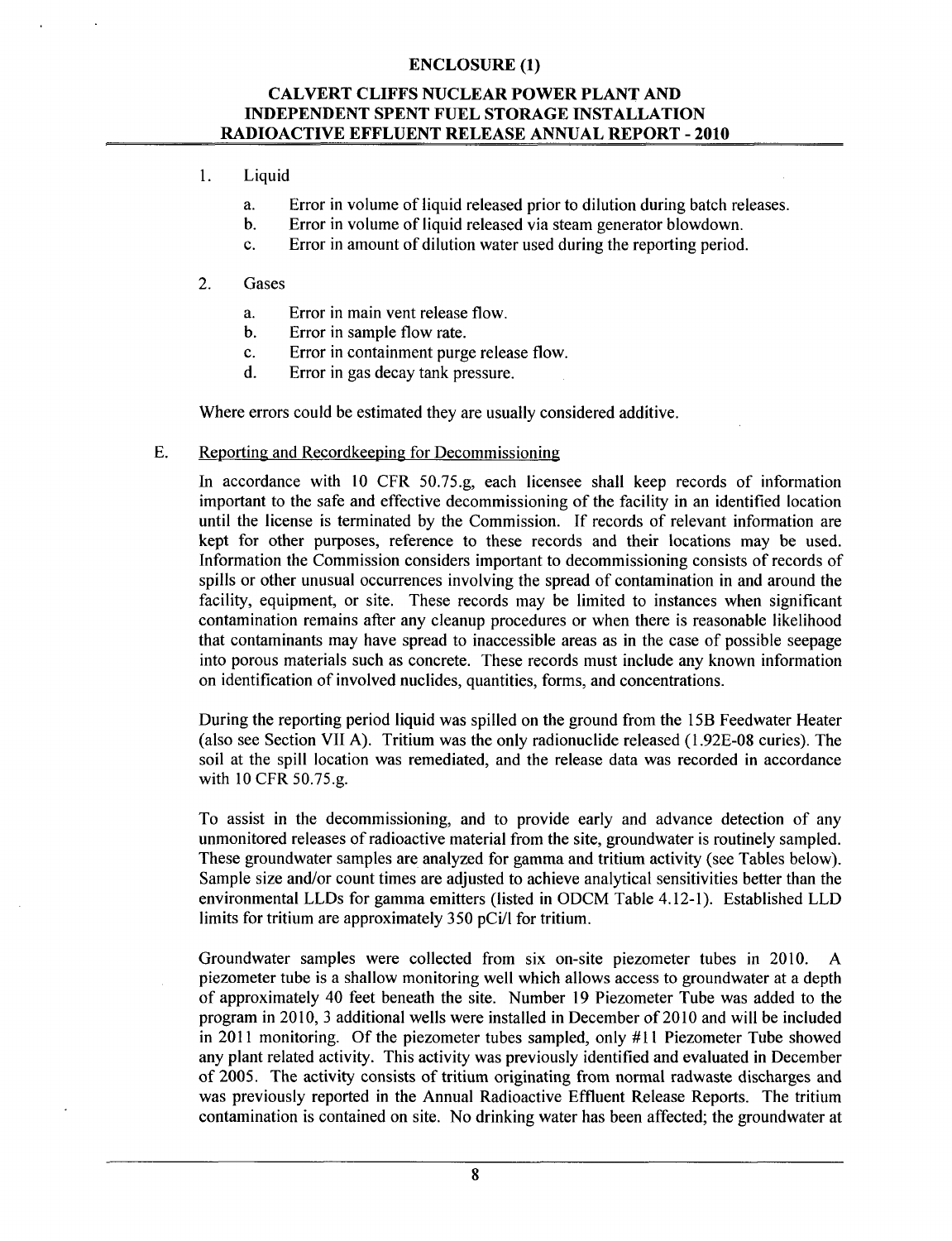## CALVERT **CLIFFS NUCLEAR** POWER **PLANT AND INDEPENDENT SPENT FUEL** STORAGE **INSTALLATION** RADIOACTIVE **EFFLUENT RELEASE ANNUAL** REPORT - 2010

this location does not impact any drinking water pathway. The 2010 analysis result for tritium is shown in the following table.

| Sample Date |              | Piezometer Tube #s |       |            |         |       |  |  |  |
|-------------|--------------|--------------------|-------|------------|---------|-------|--|--|--|
|             | 11           | 12                 | 13    | 15         | 18      | 19    |  |  |  |
| 03/06/2010  | $202$        | $203$              | $203$ | $\leq$ 203 | $202$   | $- -$ |  |  |  |
| 04/09/2010  | $203$        | < 220              | < 220 | $<$ 220    | $<$ 220 | --    |  |  |  |
| 07/30/2010  | $412 + 67.9$ | < 178              | 176   | < 179      | <181    | $- -$ |  |  |  |
| 10/25/2010  | $739 + 180$  | < 295              | < 289 | < 289      | < 293   | $293$ |  |  |  |

## Concentration of Tritium in Groundwater (Results in units of pCi/L **+/-** 2a)

## Gross Concentration of Gamma Emitters (Results in units of pCi/L **+/-** 2a)

| Sample Date | Piezometer Tube #s |        |        |         |                         |        |  |  |
|-------------|--------------------|--------|--------|---------|-------------------------|--------|--|--|
|             | 11                 | 12     | 13     | 15      | 18                      | 19     |  |  |
| 03/06/2010  | $\ast$             | *      | $\ast$ | $\ast$  | $\ast$                  |        |  |  |
| 04/09/2010  | $\ast$             | $\ast$ | $\ast$ | $\star$ | $\mathbf{a}_\mathbf{k}$ |        |  |  |
| 07/30/2010  | $\ast$             | $\ast$ | $\ast$ | $\star$ | $\ast$                  |        |  |  |
| 10/25/2010  | $\ast$             | *      | $\ast$ | $\star$ | $\ast$                  | $\ast$ |  |  |

\*All Non-Natural Gamma Emitters < MDA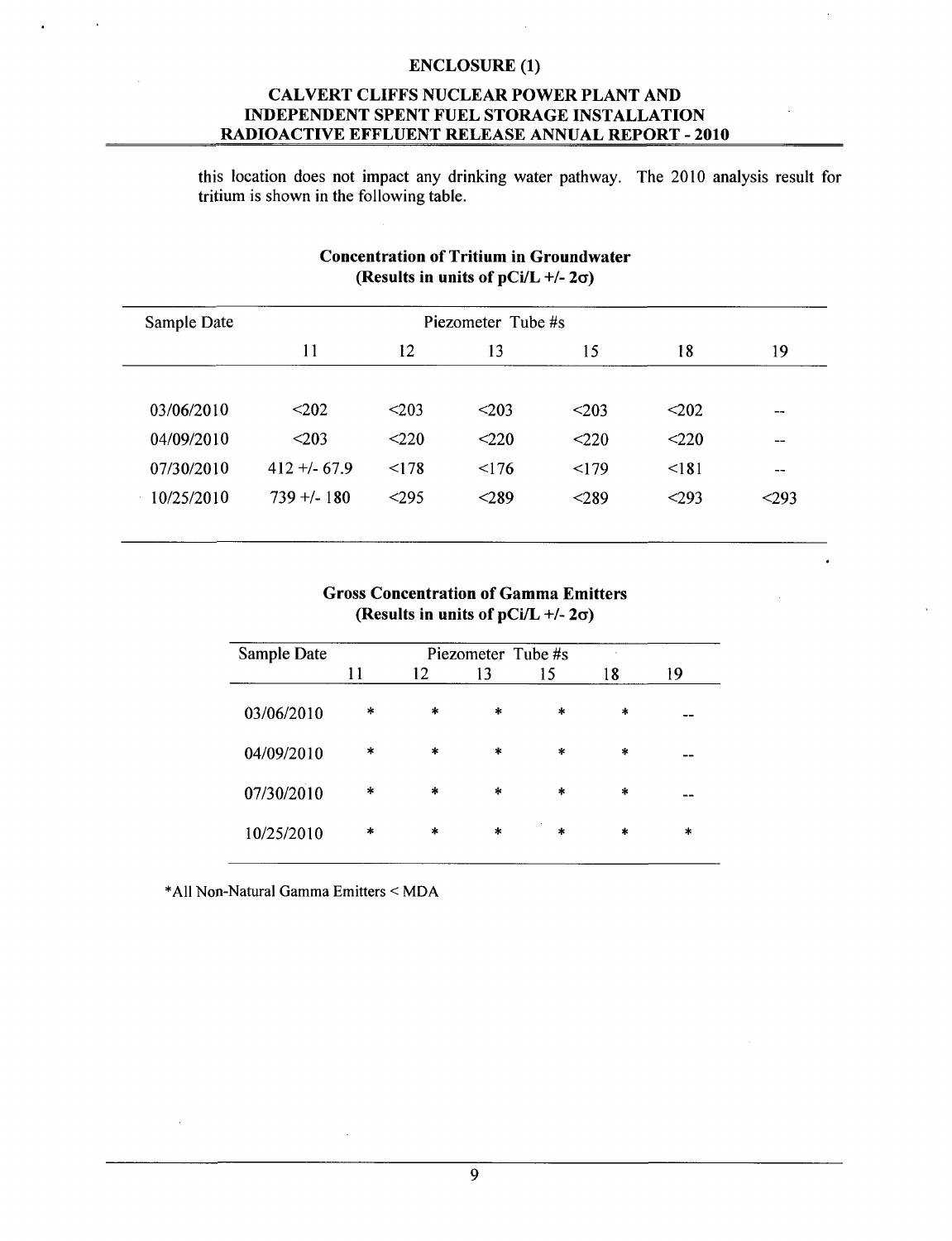## CALVERT CLIFFS NUCLEAR POWER PLANT AND INDEPENDENT SPENT FUEL STORAGE INSTALLATION RADIOACTIVE EFFLUENT RELEASE ANNUAL REPORT - 2010

## VI. BATCH RELEASES

|           |                                                                                                                 | <u>2010</u>           |                       |                       |                       |  |  |  |
|-----------|-----------------------------------------------------------------------------------------------------------------|-----------------------|-----------------------|-----------------------|-----------------------|--|--|--|
|           |                                                                                                                 | 1ST<br><b>QUARTER</b> | 2ND<br><b>QUARTER</b> | 3RD<br><b>QUARTER</b> | 4TH<br><b>QUARTER</b> |  |  |  |
| A.        | <b>Liquid</b>                                                                                                   |                       |                       |                       |                       |  |  |  |
|           | 1. Number of batch releases                                                                                     | 20                    | 14                    | 15                    | 15                    |  |  |  |
|           | 2. Total time period for batch<br>releases (min)                                                                | $1.37E + 05$          | $1.36E + 05$          | $1.37E + 05$          | $1.37E + 05$          |  |  |  |
|           | 3. Maximum time period for a<br>batch release (min)                                                             | $4.46E + 04$          | 4.46E+04              | $4.46E + 04$          | 4.46E+04              |  |  |  |
|           | 4. Average time period for<br>batch releases (min)                                                              | $6.85E+03$            | $9.68E + 03$          | $9.17E + 03$          | $9.14E + 03$          |  |  |  |
|           | 5. Minimum time period for a<br>batch release (min)                                                             | $2.93E+01$            | $2.53E + 01$          | $2.13E + 01$          | $2.33E + 01$          |  |  |  |
|           | 6. Average stream flow during<br>periods of effluent into a<br>flowing stream (liters/min of<br>dilution water) | 4.04E+06              | 4.58E+06              | 4.59E+06              | 4.48E+06              |  |  |  |
| <b>B.</b> | <b>Gaseous</b>                                                                                                  |                       |                       |                       |                       |  |  |  |
|           | 1. Number of batch releases                                                                                     | 20                    | 20                    | 17                    | 17                    |  |  |  |
|           | 2. Total time period for batch<br>releases (min)                                                                | $1.57E + 04$          | $1.07E + 04$          | $6.24E + 03$          | $5.00E + 03$          |  |  |  |
|           | 3. Maximum time period for a<br>batch release (min)                                                             | 5.50E+03              | $1.85E+03$            | 5.40E+02              | 4.45E+02              |  |  |  |
|           | 4. Average time period for<br>batch release (min)                                                               | $7.84E+02$            | 5.37E+02              | $3.67E + 02$          | $2.94E + 02$          |  |  |  |
|           | 5. Minimum time period for a<br>batch release (min)                                                             | $1.38E + 02$          | $1.60E + 01$          | $1.88E + 02$          | $1.38E + 02$          |  |  |  |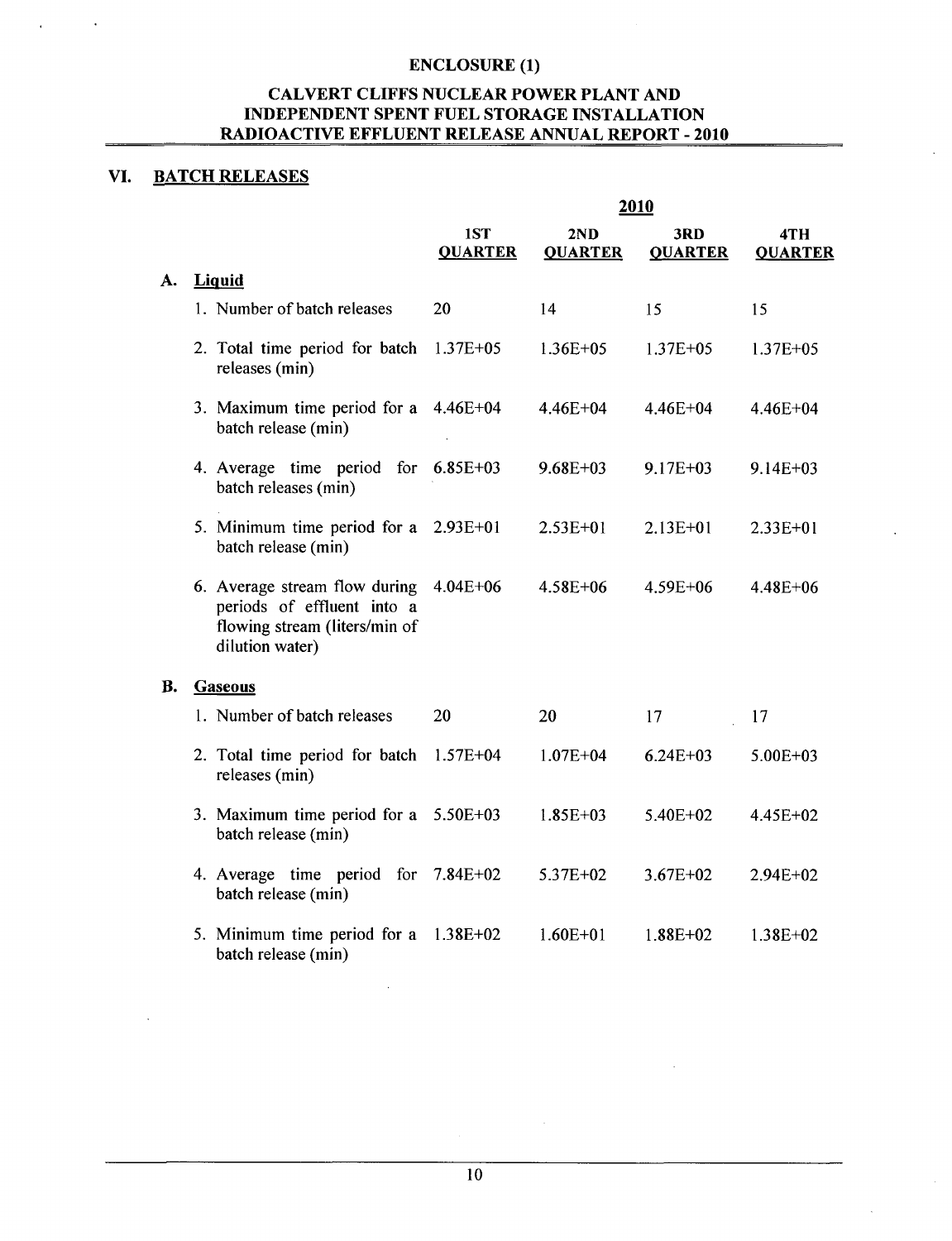## CALVERT **CLIFFS NUCLEAR** POWER **PLANT AND INDEPENDENT SPENT FUEL** STORAGE **INSTALLATION** RADIOACTIVE **EFFLUENT RELEASE ANNUAL** REPORT - 2010

## VII. ABNORMAL **RELEASES**

 $\overline{\mathcal{L}}$ 

|    |                                              |                       | 2010                  |                       |                       |  |  |  |  |
|----|----------------------------------------------|-----------------------|-----------------------|-----------------------|-----------------------|--|--|--|--|
|    |                                              | 1ST<br><b>QUARTER</b> | 2ND<br><b>QUARTER</b> | 3RD<br><b>QUARTER</b> | 4TH<br><b>QUARTER</b> |  |  |  |  |
| A. | <b>Liquid</b>                                |                       |                       |                       |                       |  |  |  |  |
|    | 1. Number of releases                        | $1*$                  | $-0-$                 | $-0-$                 | $-0-$                 |  |  |  |  |
|    | activity<br>released<br>2. Total<br>(Curies) | 1.92E-8               | $-0-$                 | $-0-$                 | $-0-$                 |  |  |  |  |
| В. | <b>Gaseous</b>                               |                       |                       |                       |                       |  |  |  |  |
|    | 1. Number of releases                        | $-0-$                 | $-0-$                 | $-0-$                 | $-0-$                 |  |  |  |  |
|    | activity<br>releases<br>2. Total<br>(Curies) | $-0-$                 | $-0-$                 | $-0-$                 | - 0 -                 |  |  |  |  |

\*A permit was generated to account for the liquid spilled on the ground from the 15B Feedwater Heater. The tritium was the only radionuclide released.

 $\overline{a}$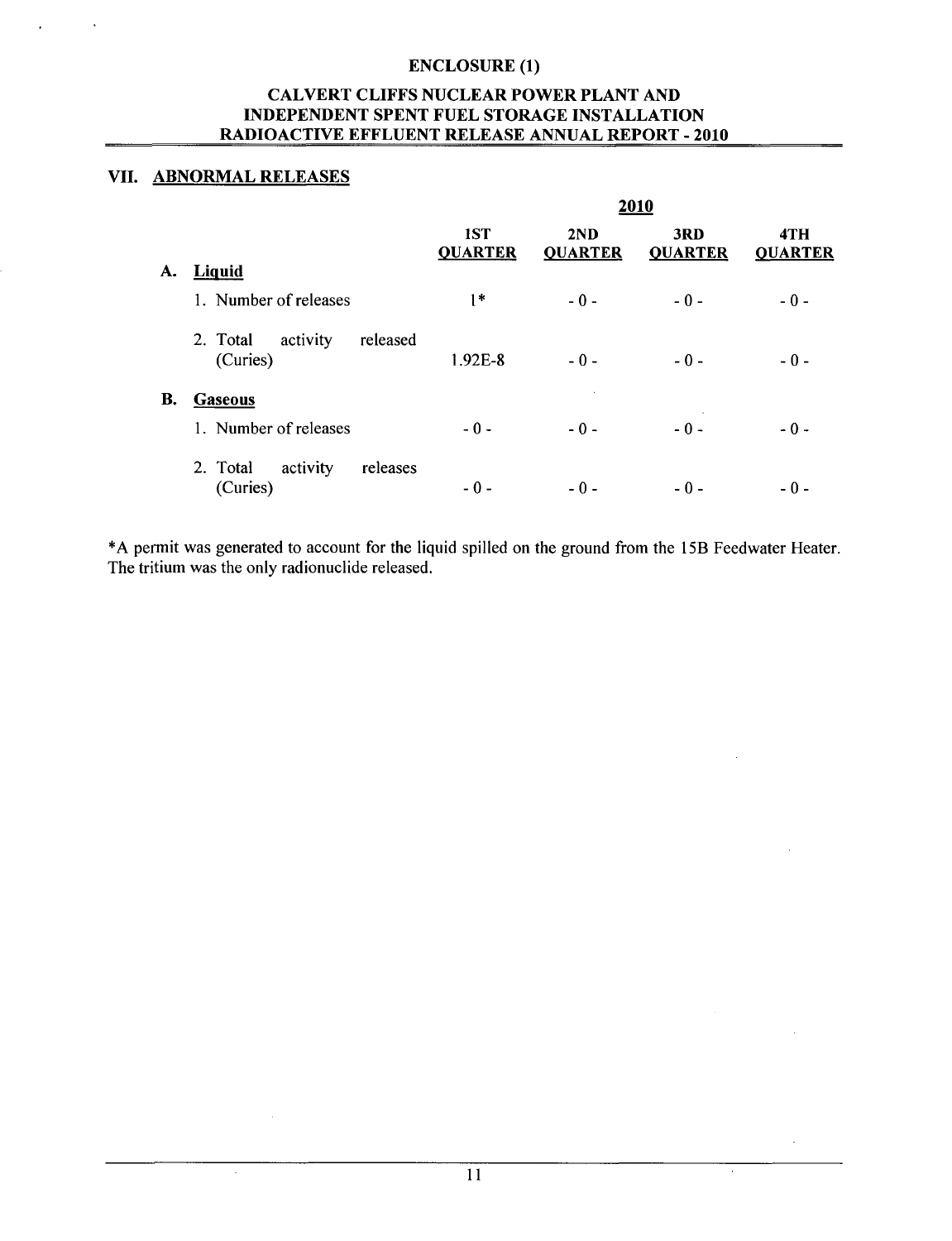## **CALVERT CLIFFS NUCLEAR POWER PLANT AND INDEPENDENT SPENT FUEL STORAGE INSTALLATION RADIOACTIVE EFFLUENT RELEASE ANNUAL REPORT - 2010**

## VIII. CORRECTIONS TO **THE 2009** RADIOACTIVE **EFFLUENT RELEASE** REPORT TABLE 1A - REG **GUIDE** 1.21 **GASEOUS EFFLUENTS** - **SUMMATION** OF **ALL RELEASES**

|                                                    |               | 1ST            | 2ND            | 3RD            | 4TH            | EST. TOTAL       |
|----------------------------------------------------|---------------|----------------|----------------|----------------|----------------|------------------|
| <b>FISSION AND ACTIVATION GASES</b>                | <b>UNITS</b>  | <b>QUARTER</b> | <b>QUARTER</b> | <b>QUARTER</b> | <b>QUARTER</b> | ERROR, %         |
| <b>Total Release</b><br>1.                         | Ci            | $2.17E+02$     | $6.63E + 00$   | $3.54E + 01$   | $9.84E + 00$   | $±1.20E+01$      |
| Average release rate for period<br>2.              | $\mu$ Ci/sec  | $2.80E+01$     | 8.43E-01       | 4.46E+00       | $1.24E + 00$   |                  |
| Percent of Tech. Spec. limit (1)<br>3.             | $\%$          | 8.64E-04       | 8.64E-04       | 8.64E-04       | 2.64E-04       |                  |
| Percent of Tech. Spec. limit (2)<br>4.             | $\%$          | 5.10E-04       | 5.10E-04       | 5.10E-04       | 5.10E-04       |                  |
| Percent of Tech. Spec. limit (3)<br>5.             | $\frac{0}{0}$ | 4.40E-02       | 8.75E-04       | 3.60E-03       | 3.13E-03       |                  |
| Percent of Tech. Spec. limit (4)<br>6.             | $\%$          | 2.58E-02       | 2.58E-02       | 2.58E-02       | 2.58E-02       |                  |
| 7.<br>Percent of Tech. Spec. limit (5)             | $\frac{0}{0}$ | 9.45E-02       | 3.46E-03       | 9.15E-03       | 3.95E-03       |                  |
| Percent of Tech. Spec. limit (6)<br>8.             | $\%$          | 5.55E-02       | 5.55E-02       | 5.55E-02       | 5.55E-02       |                  |
| <b>IODINES</b>                                     |               |                |                |                |                |                  |
| Total Iodine - 131<br>1.                           | Ci            | 2.13E-03       | 6.25E-05       | 2.21E-03       | 7.88E-06       | $±6.50E+00$      |
| 2.<br>Average release rate for period              | $\mu$ Ci/sec  | 2.74E-04       | 7.95E-06       | 2.77E-04       | 9.92E-07       |                  |
| Percent of Tech. Spec. limit (7)<br>4.             | $\%$          | 4.13E-01       | 5.77E-04       | 4.25E-01       | 5.76E-04       |                  |
| Percent of Tech. Spec. limit (8)<br>5.             | $\frac{0}{6}$ | 4.27E-02       | 2.63E-03       | 4.27E-01       | 4.27E-01       |                  |
| <b>PARTICULATES</b>                                |               |                |                |                |                |                  |
| Particulates with half lives greater than<br>1.    |               |                |                |                |                |                  |
| 8 days                                             | Ci            | 9.75E-09       | (9)            | (9)            | (9)            | $±1.20E+01$      |
| Average release rate for period<br>2.              | $\mu$ Ci/sec  | 1.25E-09       | (9)            | (9)            | (9)            |                  |
| Percent of Tech. Spec. limit (7)<br>3 <sub>1</sub> | $\frac{0}{0}$ | 4.13E-01       | (9)            | (9)            | (9)            |                  |
| Percent of Tech. Spec. limit (8)<br>4.             | $\frac{0}{6}$ | 4.27E-02       | (9)            | (9)            | (9)            |                  |
| Gross alpha radioactivity<br>5.                    | Ci            | (9)            | (9)            | (9)            | (9)            | $\pm 2.50E + 01$ |
| <b>TRITIUM</b>                                     |               |                |                |                |                |                  |
| <b>Total Release</b><br>1.                         | Ci            | 5.19E-01       | $1.15E+00$     | $1.99E + 00$   | $1.01E + 00$   | $±1.32E+01$      |
| 2.<br>Average release rate for period              | $\mu$ Ci/sec  | 6.67E-02       | 1.46E-01       | 2.51E-01       | 1.26E-01       |                  |

## **NOTES** TO **TABLE 1A**

- (1) Percent of I.A. 1 whole body dose rate limit (500 mRem/year)
- (2) Percent of I.A. **I** skin dose rate limit (3000 mRem/year)
- (3) Percent of I.A.3 quarterly gamma-air dose limit (10 mRad)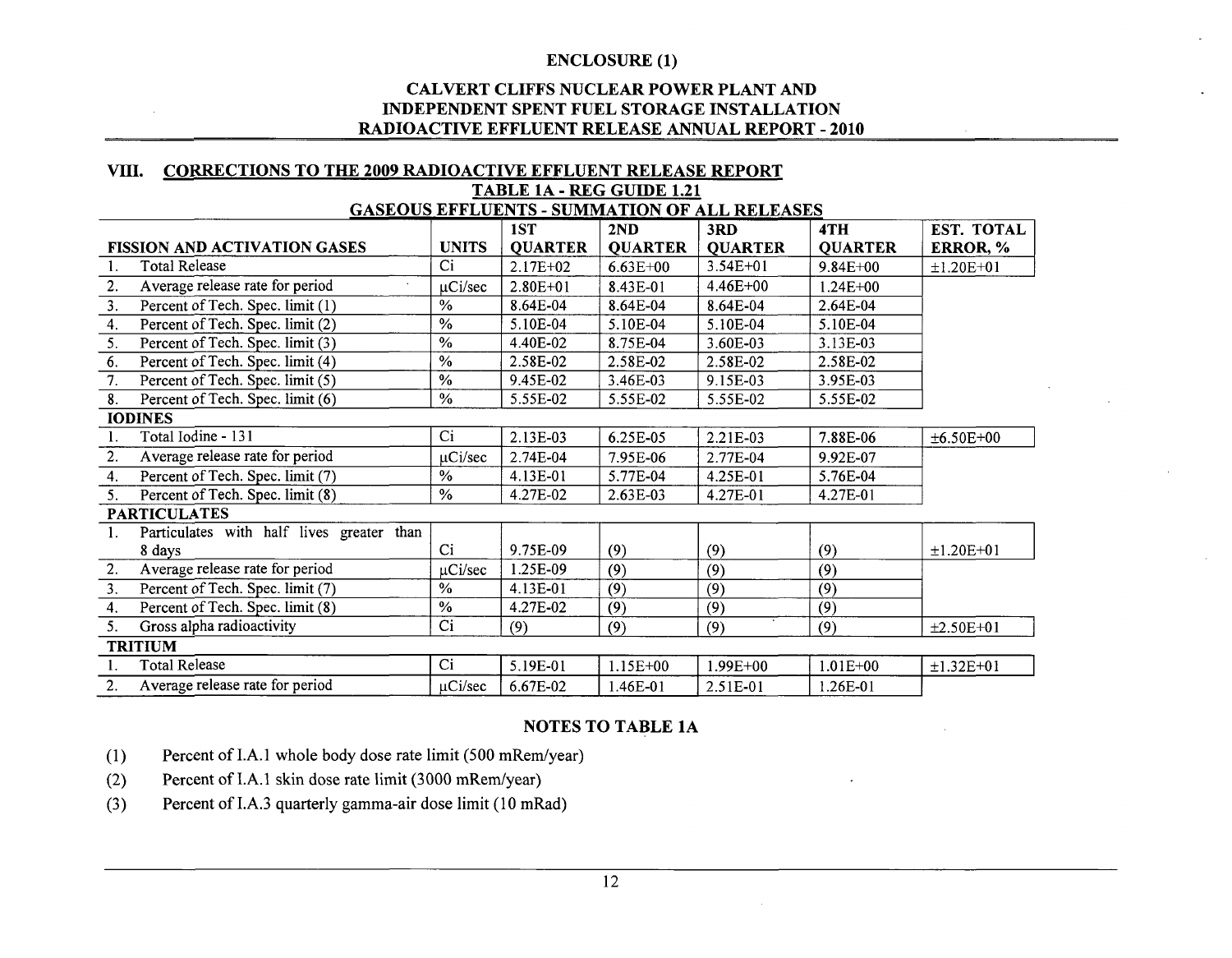## CALVERT **CLIFFS NUCLEAR** POWER **PLANT AND INDEPENDENT SPENT FUEL** STORAGE **INSTALLATION** RADIOACTIVE **EFFLUENT RELEASE ANNUAL** REPORT - 2010

- (4) Percent of I.A.3 yearly gamma-air dose limit (20 mRad)
- (5) Percent of I.A.3 quarterly beta-air dose limit (20 mRad)
- (6) Percent of I.A.3 yearly beta-air dose limit (40 mRad)
- (7) Percent of I.B.3 quarterly organ dose limit (15 mRem)
- (8) Percent of I.B.3 yearly organ dose limit (30 mRem)
- (9) Less than minimum detectable activity which meets the lower limit of detection (LLD) requirements of ODCM Surveillance Requirement 4.11.2.1.2.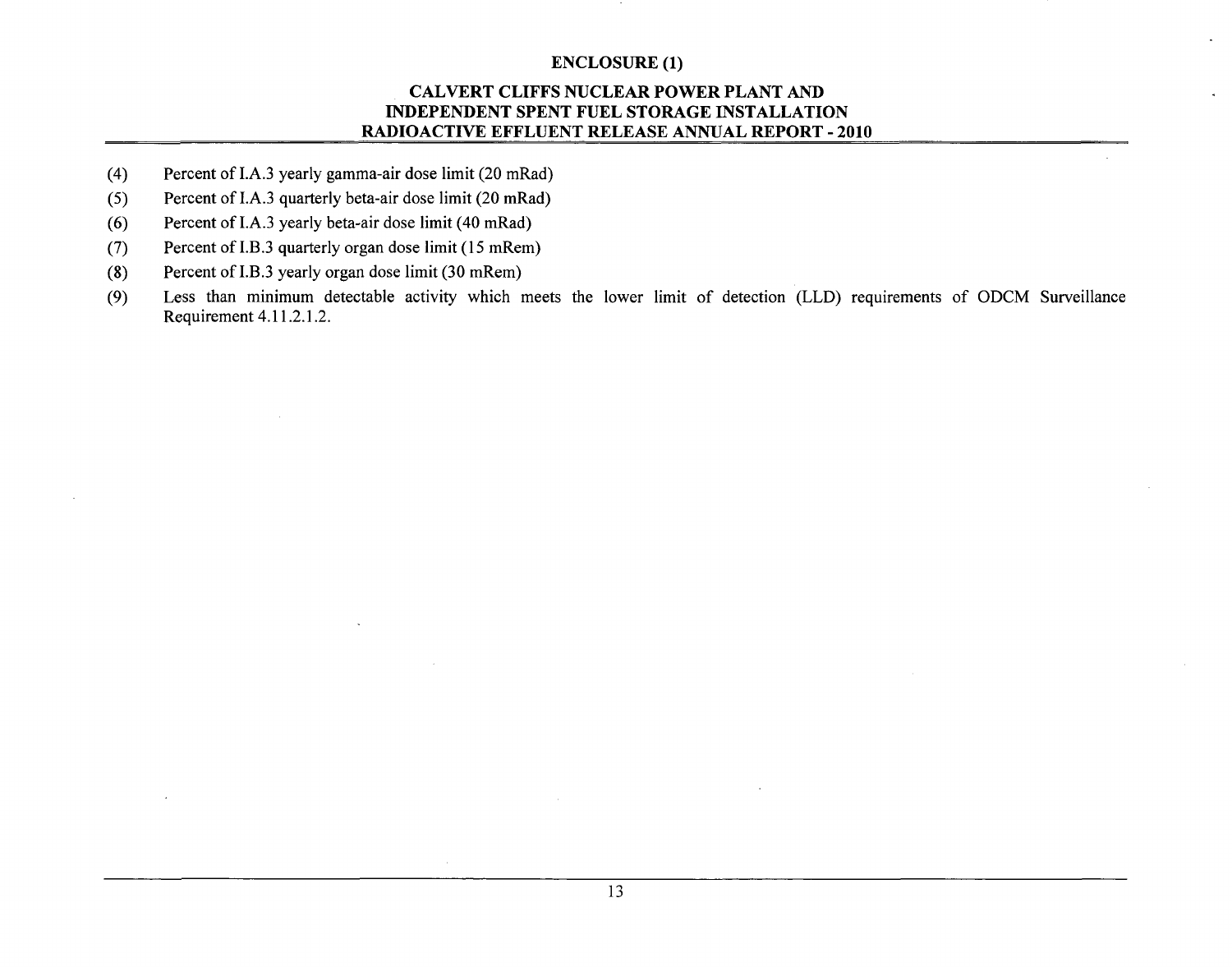## CALVERT **CLIFFS NUCLEAR** POWER **PLANT AND INDEPENDENT SPENT FUEL** STORAGE **INSTALLATION EFFLUENT AND** WASTE **DISPOSAL** 2010 **ANNUAL** REPORT

## TABLE **1A** - REG **GUIDE** 1.21 **GASEOUS EFFLUENTS** - **SUMMATION** OF **ALL RELEASES**

|           |                |                                           |               | 1ST            | 2ND            | 3RD            | 4TH            | <b>EST. TOTAL</b> |
|-----------|----------------|-------------------------------------------|---------------|----------------|----------------|----------------|----------------|-------------------|
| А.        |                | <b>FISSION AND ACTIVATION GASES</b>       | <b>UNITS</b>  | <b>QUARTER</b> | <b>QUARTER</b> | <b>QUARTER</b> | <b>QUARTER</b> | ERROR, %          |
|           | 1.             | <b>Total Release</b>                      | Ci            | $1.50E + 02$   | 3.41E+01       | $9.42E + 00$   | $9.92E + 00$   | $±1.20E+01$       |
|           | 2.             | Average release rate for period           | $\mu$ Ci/sec  | $1.90E + 01$   | $4.33E + 00$   | $1.20E + 00$   | 1.26E+00       |                   |
|           | 3.             | Percent of Tech. Spec. limit (1)          | $\%$          | 8.07E-04       | 8.07E-04       | 8.07E-04       | 8.07E-04       |                   |
|           | 4.             | Percent of Tech. Spec. limit (2)          | $\frac{0}{0}$ | 2.01E-02       | 7.52E-04       | 1.13E-03       | 3.88E-03       |                   |
|           | 5.             | Percent of Tech. Spec. limit (3)          | $\%$          | 1.29E-02       | 1.29E-02       | 1.29E-02       | 1.29E-02       |                   |
|           | 6.             | Percent of Tech. Spec. limit (4)          | $\%$          | 1.36E-01       | 2.30E-02       | 6.25E-03       | 6.05E-03       |                   |
|           | 7.             | Percent of Tech. Spec. limit (5)          | %             | 8.55E-02       | 8.55E-02       | 8.55E-02       | 8.55E-02       |                   |
|           | 8.             | Percent of Tech. Spec. limit (6)          | $\%$          | 4.44E-04       | 4.44E-04       | 4.44E-04       | 4.44E-04       |                   |
| <b>B.</b> |                | <b>IODINES</b>                            |               |                |                |                |                |                   |
|           |                | Total Iodine - 131                        | Ci            | 4.38E-03       | 6.14E-05       | 4.67E-05       | 4.07E-06       | ±6.50E+00         |
|           | 2.             | Average release rate for period           | uCi/sec       | 5.55E-04       | 7.78E-06       | 5.93E-06       | 5.16E-07       |                   |
|           | 3 <sub>1</sub> | Percent of Tech. Spec. limit (7)          | %             | 8.40E-01       | 1.55E-02       | 1.12E-02       | 2.33E-03       |                   |
|           | 4.             | Percent of Tech. Spec. limit (8)          | $\%$          | 4.33E-01       | 4.33E-01       | 4.33E-01       | 4.33E-01       |                   |
| C.        |                | <b>PARTICULATES</b>                       |               |                |                |                |                |                   |
|           | 1.             | Particulates with half lives greater than |               |                |                |                |                |                   |
|           |                | 8 days                                    | Ci.           | 6.64E-06       | 4.98E-06       | (9)            | (9)            | $±1.20E+01$       |
|           | 2.             | Average release rate for period           | $\mu$ Ci/sec  | 8.42E-07       | 6.32E-07       | (9)            | (9)            |                   |
|           | 3.             | Percent of Tech. Spec. limit (7)          | $\%$          | 8.40E-01       | 1.55E-02       | $0.00E + 00$   | $0.00E + 00$   |                   |
|           | 4.             | Percent of Tech. Spec. limit (8)          | $\%$          | 4.33E-01       | 4.33E-01       | $0.00E + 00$   | $0.00E + 00$   |                   |
|           | 5.             | Gross alpha radioactivity                 | $Ci -$        | (9)            | (9)            | 1.30E-06       | 3.18E-07       | $±2.50E+01$       |
| D.        |                | <b>TRITIUM</b>                            |               |                |                |                |                |                   |
|           |                | Total Release                             | Ci            | $1.62E + 00$   | $2.11E+00$     | $2.11E + 00$   | 9.41E-01       | $±1.32E+01$       |
|           | 2.             | Average release rate for period           | $\mu$ Ci/sec  | 2.05E-01       | 2.67E-01       | 2.67E-01       | 1.19E-01       |                   |
|           |                |                                           |               |                |                |                |                |                   |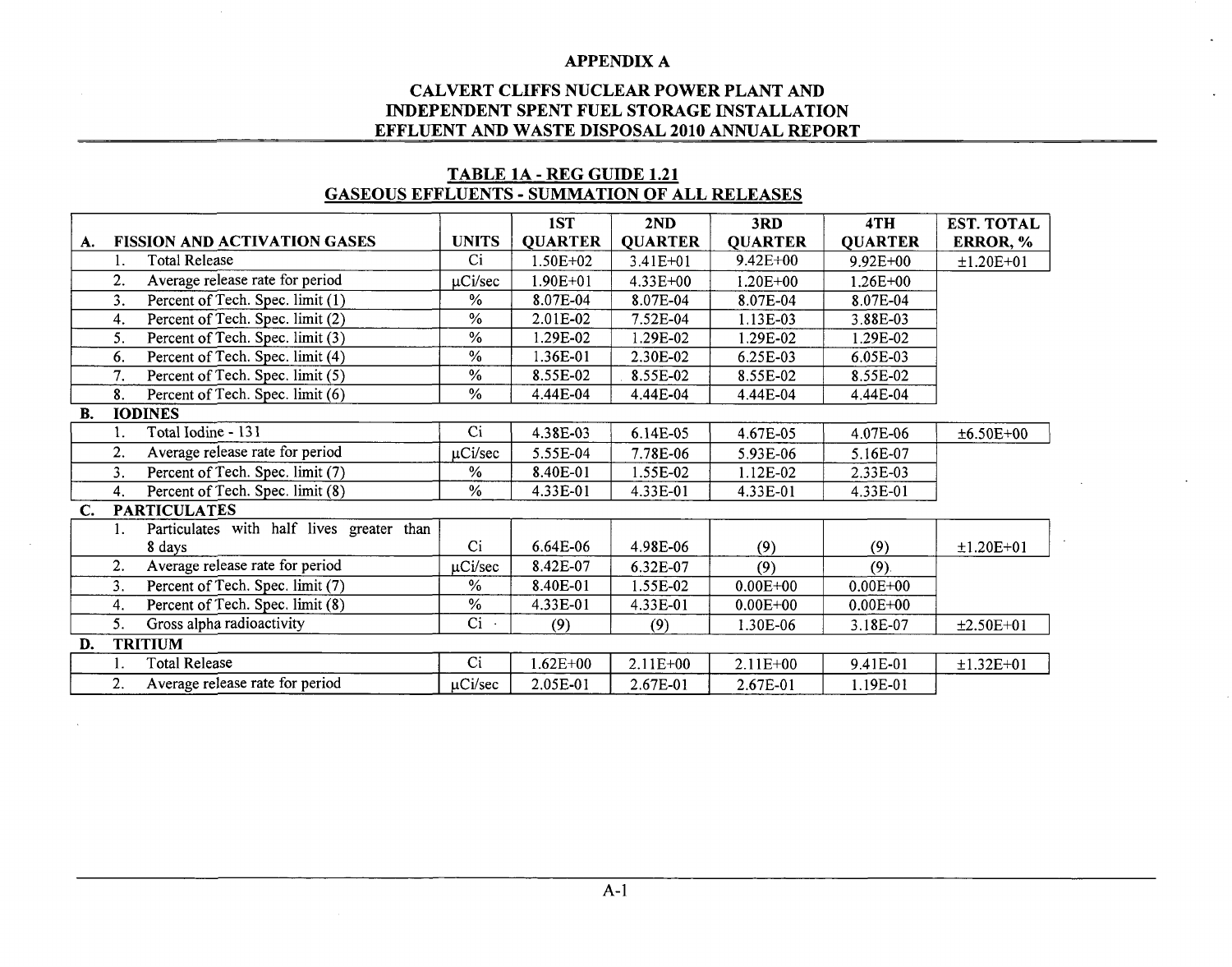## CALVERT **CLIFFS NUCLEAR** POWER **PLANT AND INDEPENDENT SPENT FUEL** STORAGE **INSTALLATION EFFLUENT AND** WASTE **DISPOSAL** 2010 **ANNUAL** REPORT

## TABLE **1A** - REG GUIDE 1.21 **GASEOUS EFFLUENTS** - **SUMMATION** OF **ALL RELEASES**

#### **NOTES** TO TABLE **1A**

- (1) Percent of I.A. 1 whole body dose rate limit (500 mRem/year)
- (2) Percent of I.A.1 skin dose rate limit (3000 mRem/year)
- (3) Percent of I.A.3 quarterly gamma-air dose limit (10 mRad)
- (4) Percent of I.A.3 yearly gamma-air dose limit (20 mRad)
- *(5)* Percent of I.A.3 quarterly beta-air dose limit (20 mRad)
- (6) Percent of I.A.3 yearly beta-air dose limit (40 mRad)
- (7) Percent of I.B.3 quarterly organ dose limit (15 mRem)
- (8) Percent of I.B.3 yearly organ dose limit (30 mRem)
- (9) Less than minimum detectable activity which meets the lower limit of detection (LLD) requirements of ODCM Surveillance Requirement 4.11.2.1.2.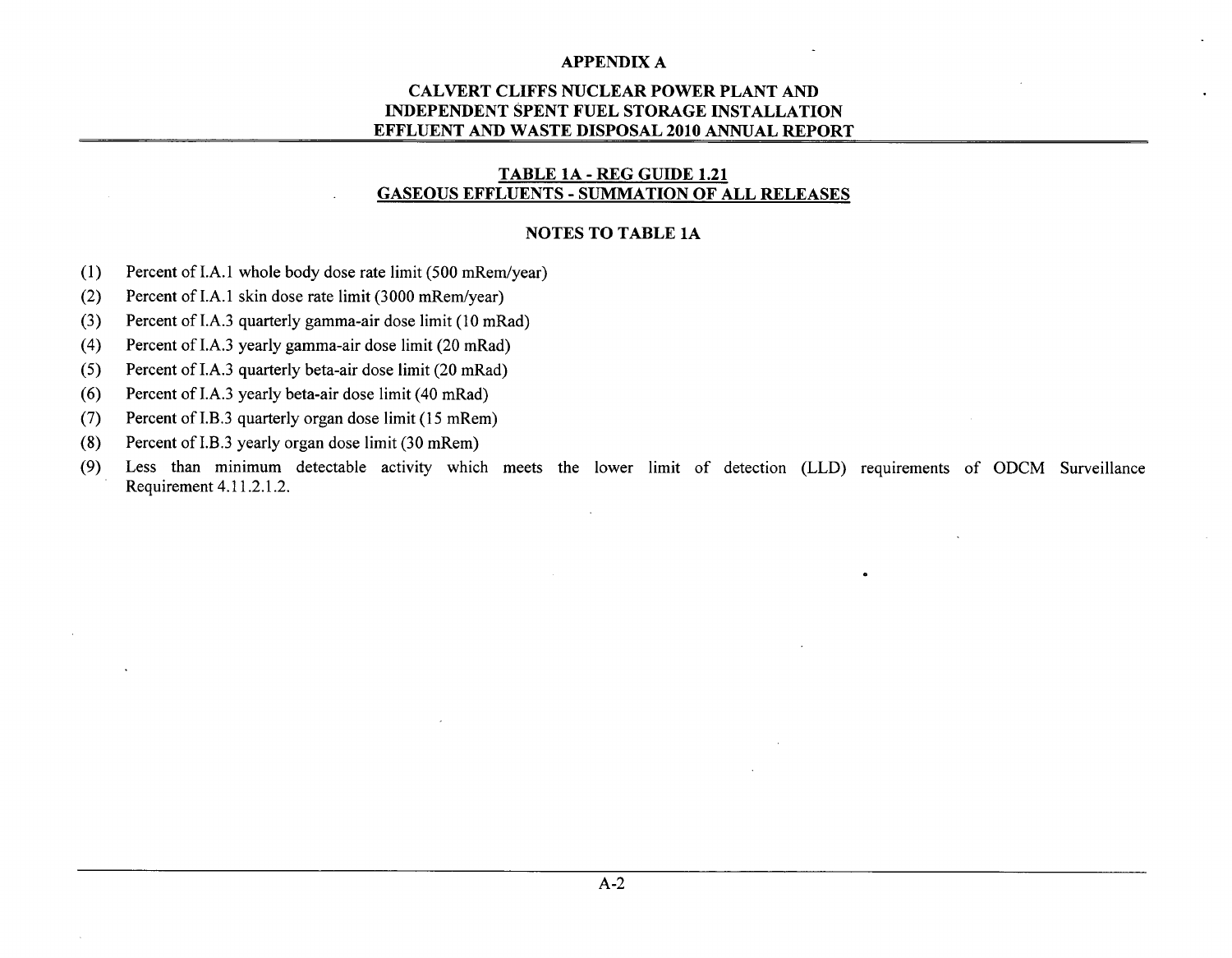$\mathcal{L}$ 

## **CALVERT CLIFFS NUCLEAR POWER PLANT AND INDEPENDENT SPENT FUEL STORAGE INSTALLATION EFFLUENT AND WASTE DISPOSAL 2010 ANNUAL REPORT**

| <b>TABLE 1C - REG GUIDE 1.21</b><br><b>GASEOUS EFFLUENTS - GROUND LEVEL RELEASES</b> |                                             |                 |                  |                  |                        |                  |                  |                  |                   |                  |  |  |
|--------------------------------------------------------------------------------------|---------------------------------------------|-----------------|------------------|------------------|------------------------|------------------|------------------|------------------|-------------------|------------------|--|--|
|                                                                                      |                                             |                 |                  |                  | <b>CONTINUOUS MODE</b> |                  |                  |                  | <b>BATCH MODE</b> |                  |  |  |
|                                                                                      |                                             |                 | 1ST              | 2ND              | 3RD                    | 4TH              | 1ST              | 2ND              | 3RD               | 4TH              |  |  |
|                                                                                      |                                             | <b>UNITS</b>    | <b>QUARTER</b>   | <b>QUARTER</b>   | <b>QUARTER</b>         | <b>QUARTER</b>   | <b>QUARTER</b>   | <b>OUARTER</b>   | <b>QUARTER</b>    | <b>QUARTER</b>   |  |  |
| $1_{\cdot}$                                                                          | <b>FISSION AND ACTIVATION GASES</b>         |                 |                  |                  |                        |                  |                  |                  |                   |                  |  |  |
| Argon                                                                                | $-41$                                       | Ci              | $\overline{(2)}$ | (2)              | $\overline{(2)}$       | (2)              | 2.73E-02         | 2.69E-02         | 2.57E-02          | 1.91E-02         |  |  |
| Krypton                                                                              | $-85$                                       | $\overline{Ci}$ | 1.58E-01         | (2)              | (2)                    | (2)              | $7.91E + 01$     | $3.34E + 01$     | $8.08E + 00$      | $7.19E + 00$     |  |  |
| Krypton                                                                              | $-85m$                                      | $\overline{Ci}$ | (2)              | $\overline{(2)}$ | $\overline{(2)}$       | $\overline{(2)}$ | (2)              | (2)              | (2)               | (2)              |  |  |
| Krypton                                                                              | $-87$                                       | $\overline{Ci}$ | $\overline{(2)}$ | (2)              | $\overline{(2)}$       | $\overline{(2)}$ | $\overline{(2)}$ | $\overline{(2)}$ | $\overline{(2)}$  | $\overline{(2)}$ |  |  |
| Krypton                                                                              | $-88$                                       | $\overline{Ci}$ | $\overline{(2)}$ | $\overline{(2)}$ | $\overline{(2)}$       | $\overline{(2)}$ | $\overline{(2)}$ | (2)              | $\overline{(2)}$  | $\overline{(2)}$ |  |  |
| Xenon                                                                                | $-131m$                                     | $\overline{Ci}$ | $\overline{(2)}$ | $\overline{(2)}$ | $\overline{(2)}$       | $\overline{(2)}$ | 2.36E-01         | $\overline{(2)}$ | 9.00E-04          | $\overline{(2)}$ |  |  |
| Xenon                                                                                | $-133$                                      | $\overline{Ci}$ | $6.19E + 01$     | 5.76E-01         | $7.57E-01$             | $1.07E + 00$     | $8.41E + 00$     | 7.29E-02         | 5.59E-02          | 5.95E-02         |  |  |
| Xenon                                                                                | $-133m$                                     | $\overline{Ci}$ | (2)              | (2)              | (2)                    | (2)              | 7.97E-02         | 1.45E-04         | 4.50E-04          | 2.10E-04         |  |  |
| Xenon                                                                                | $-135$                                      | $\overline{Ci}$ | 1.65E-01         | 1.35E-02         | 4.99E-01               | 4.16E-01         | 5.62E-02         | 2.97E-04         | 3.47E-04          | 1.78E-04         |  |  |
| Xenon                                                                                | $-135m$                                     | $\overline{Ci}$ | (2)              | (2)              | (2)                    | $1.16E + 00$     | (2)              | (2)              | (2)               | (2)              |  |  |
| Xenon                                                                                | $-138$                                      | $\overline{Ci}$ | (2)              | $\overline{(2)}$ | $\overline{(2)}$       | (2)              | $\overline{(2)}$ | $\overline{(2)}$ | $\overline{(2)}$  | $\overline{(2)}$ |  |  |
| <b>Total for Period</b>                                                              |                                             | Ci              | $6.22e+01$       | 5.89e-01         | $1.26e + 00$           | $2.65e+00$       | $8.79e+01$       | $3.35e + 01$     | $8.17e+00$        | $7.27e+00$       |  |  |
| 2.<br><b>IODINES</b>                                                                 |                                             |                 |                  |                  |                        |                  |                  |                  |                   |                  |  |  |
| Iodine                                                                               | $-131$                                      | $\overline{Ci}$ | 4.38E-03         | $6.14E-05$       | 4.67E-05               | 4.07E-06         | (1)              | (2)              | (2)               | (2)              |  |  |
| Iodine                                                                               | $-132$                                      | $\overline{Ci}$ | 4.67E-05         | 3.29E-04         | 4.36E-04               | 2.11E-04         | $\overline{(1)}$ | $\overline{(1)}$ | (1)               | $\overline{(1)}$ |  |  |
| Iodine                                                                               | $-133$                                      | $\overline{Ci}$ | (2)              | (2)              | (2)                    | (2)              | $\overline{(1)}$ | $\overline{(1)}$ | (1)               | $\overline{(1)}$ |  |  |
| Iodine                                                                               | $-135$                                      | $\overline{Ci}$ | (2)              | (2)              | (2)                    | (2)              | (1)              | (1)              | (1)               | (1)              |  |  |
| <b>Total for Period</b>                                                              |                                             | $\overline{Ci}$ | 4.42e-03         | 3.90e-04         | 4.83e-04               | 2.15e-04         | (1)              | (1)              | (1)               | (1)              |  |  |
| 3.                                                                                   | <b>PARTICULATES (half life &gt; 8 days)</b> |                 |                  |                  |                        |                  |                  |                  |                   |                  |  |  |
| Manganese                                                                            | $-54$                                       | Ci              | (2)              | (2)              | (2)                    | (2)              | (1)              | (1)              | (1)               | (1)              |  |  |
| Iron                                                                                 | $-55$                                       | $\overline{Ci}$ | $\overline{(2)}$ | $\overline{(2)}$ | $\overline{(2)}$       | (2)              | (1)              | (1)              | (1)               | (1)              |  |  |
| Iron                                                                                 | $-59$                                       | $\overline{Ci}$ | $\overline{(2)}$ | $\overline{(2)}$ | (2)                    | $\overline{(2)}$ | (1)              | $\overline{(1)}$ | (1)               | $\overline{(1)}$ |  |  |
| Cobalt                                                                               | $-58$                                       | $\overline{Ci}$ | 6.64E-06         | 4.98E-06         | $\overline{(2)}$       | $\overline{(2)}$ | (1)              | $\overline{(1)}$ | $\overline{(1)}$  | $\overline{(1)}$ |  |  |
| Cobalt                                                                               | $-60$                                       | C <sub>i</sub>  | (2)              | (2)              | (2)                    | (2)              | (1)              | (1)              | (1)               | (1)              |  |  |
| Zinc                                                                                 | $-65$                                       | Ci              | (2)              | (2)              | (2)                    | (2)              | (1)              | (1)              | (1)               | (1)              |  |  |
| Strontium                                                                            | $-89$                                       | Ci              | (2)              | (2)              | (2)                    | (2)              | (1)              | (1)              | (1)               | (1)              |  |  |
| Strontium                                                                            | $-90$                                       | $\overline{Ci}$ | (2)              | (2)              | (2)                    | (2)              | (1)              | (1)              | (1)               | (1)              |  |  |
| Molybdenum                                                                           | $-99$                                       | $\overline{Ci}$ | (2)              | $\overline{(2)}$ | (2)                    | (2)              | (1)              | (1)              | (1)               | (1)              |  |  |
| Cesium                                                                               | $-134$                                      | $\overline{Ci}$ | $\overline{(2)}$ | $\overline{(2)}$ | (2)                    | (2)              | $\overline{(1)}$ | $\overline{(1)}$ | (1)               | (1)              |  |  |
| Cesium                                                                               | $-137$                                      | $\overline{Ci}$ | $\overline{(2)}$ | $\overline{(2)}$ | $\overline{(2)}$       | $\overline{(2)}$ | $\overline{(1)}$ | $\overline{(1)}$ | (1)               | (1)              |  |  |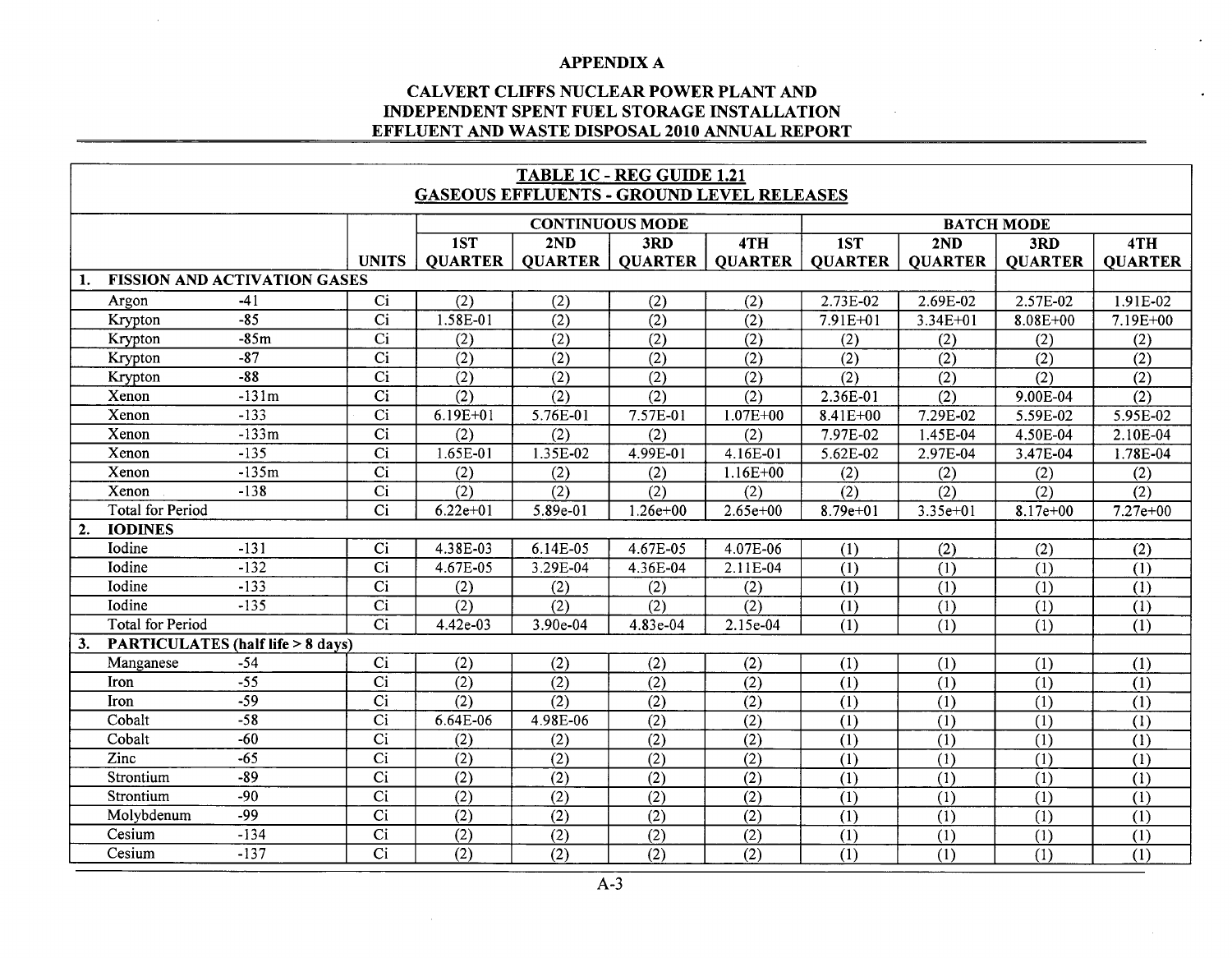## CALVERT **CLIFFS NUCLEAR** POWER **PLANT AND INDEPENDENT SPENT FUEL** STORAGE **INSTALLATION EFFLUENT AND** WASTE **DISPOSAL** 2010 **ANNUAL** REPORT

| TABLE 1C - REG GUIDE 1.21<br><b>GASEOUS EFFLUENTS - GROUND LEVEL RELEASES</b> |      |              |                   |                |                        |                |                |                |                   |                |  |
|-------------------------------------------------------------------------------|------|--------------|-------------------|----------------|------------------------|----------------|----------------|----------------|-------------------|----------------|--|
|                                                                               |      |              |                   |                | <b>CONTINUOUS MODE</b> |                |                |                | <b>BATCH MODE</b> |                |  |
|                                                                               |      |              | 1ST               | 2ND            | 3RD                    | 4TH            | 1ST            | 2ND            | 3RD               | 4TH            |  |
|                                                                               |      | <b>UNITS</b> | <b>QUARTER</b>    | <b>OUARTER</b> | <b>OUARTER</b>         | <b>OUARTER</b> | <b>OUARTER</b> | <b>OUARTER</b> | <b>QUARTER</b>    | <b>QUARTER</b> |  |
| Cerium                                                                        | -141 | Ci           | $\left( 2\right)$ | (2)            | $\sim$                 | (2)            |                |                |                   |                |  |
| Cerium                                                                        | -144 | Ci           | $\left( 2\right)$ | (2)            |                        | (2)            |                |                |                   |                |  |
| Gross Alpha                                                                   |      | Ci           | $\left( 2\right)$ | (2)            | .30E-06                | 3.18E-07       |                |                |                   |                |  |
| Total For Period                                                              | Ci   | $6.64e-06$   | 4.98e-06          | $.30e-06$      | $3.18e-07$             |                |                |                |                   |                |  |

## NOTES TO TABLE **IC**

(1) lodines and particulates in batch releases are accounted for with the main vent continuous samplers when the release is made through the plant main vent.

(2) Less than minimum detectable activity which meets the LLD requirements of ODCM Surveillance Requirement 4.11.2.1.2.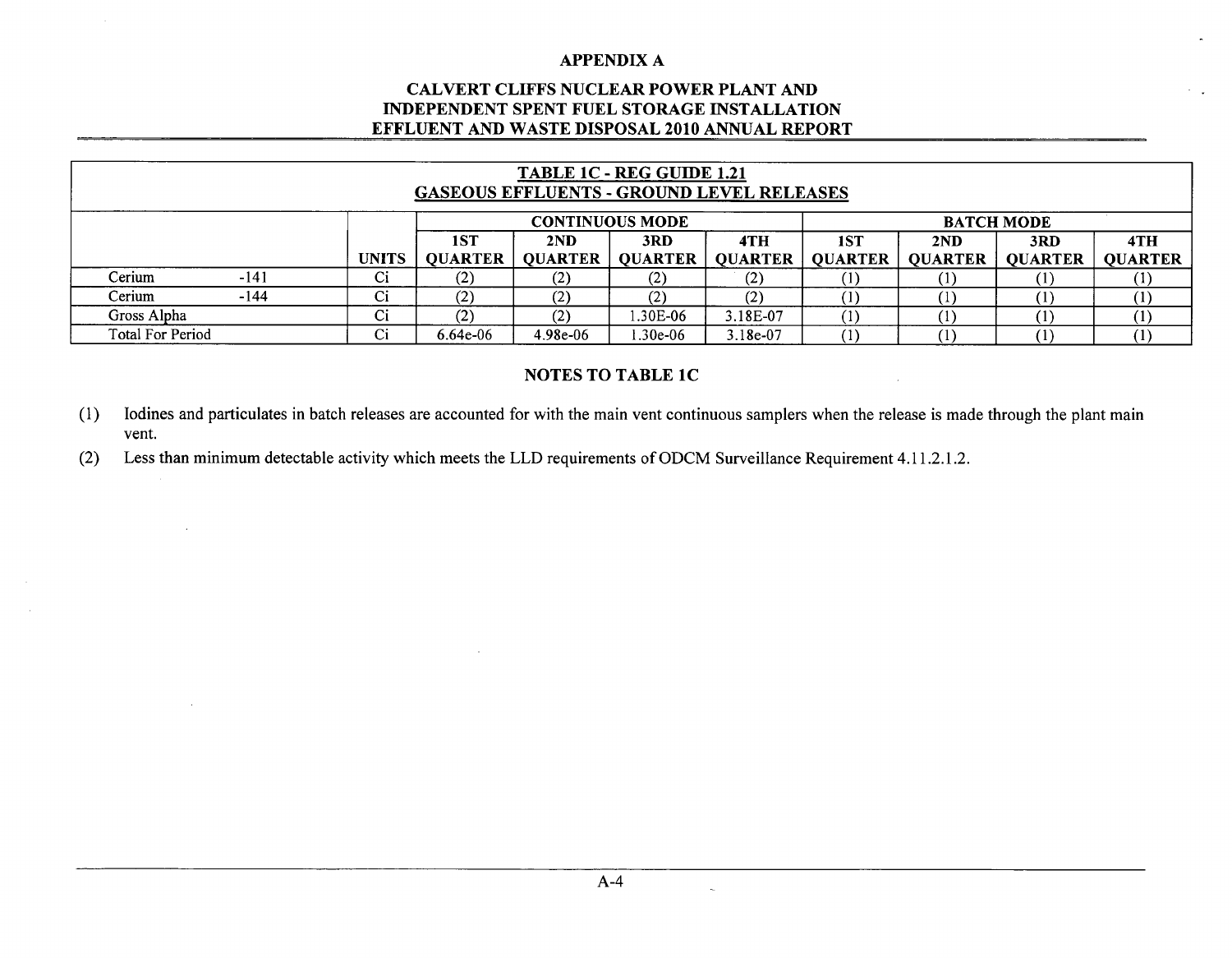## CALVERT **CLIFFS NUCLEAR** POWER **PLANT AND INDEPENDENT SPENT FUEL** STORAGE **INSTALLATION EFFLUENT AND** WASTE **DISPOSAL** 2010 **ANNUAL** REPORT

|           | TABLE 2A - REG GUIDE 1.21                     |                                                     |              |                |                |                |                |             |  |  |  |  |
|-----------|-----------------------------------------------|-----------------------------------------------------|--------------|----------------|----------------|----------------|----------------|-------------|--|--|--|--|
|           |                                               | <b>LIQUID EFFLUENTS - SUMMATION OF ALL RELEASES</b> |              |                |                |                |                |             |  |  |  |  |
|           | <b>EST. TOTAL</b><br>1ST<br>4TH<br>2ND<br>3RD |                                                     |              |                |                |                |                |             |  |  |  |  |
|           |                                               |                                                     | <b>UNITS</b> | <b>QUARTER</b> | <b>QUARTER</b> | <b>QUARTER</b> | <b>QUARTER</b> | ERROR, %    |  |  |  |  |
| A.        |                                               | <b>FISSION AND ACTIVATION PRODUCTS</b>              |              |                |                |                |                |             |  |  |  |  |
|           | 1.                                            | Total Release (not including tritium, gases,        |              |                |                |                |                |             |  |  |  |  |
|           |                                               | alpha)                                              | $\rm Ci$     | 1.05E-01       | 2.60E-02       | 6.87E-03       | 5.41E-03       | $±1.03E+01$ |  |  |  |  |
|           | 2.                                            | Average diluted concentration during period         | $\mu$ Ci/ml  | 5.24E-11       | 1.07E-11       | 3.58E-12       | 2.52E-12       |             |  |  |  |  |
|           | 3.                                            | Percent of Tech. Spec. limit (1)                    | $\%$         | 1.10E-01       | 2.12E-02       | $6.16E-03$     | 7.82E-03       |             |  |  |  |  |
|           | 4.                                            | Percent of Tech. Spec. limit (2)                    | $\%$         | 6.85E-02       | 6.85E-02       | 6.85E-02       | 6.85E-02       |             |  |  |  |  |
|           | 5.                                            | Percent of Tech. Spec. limit (3)                    | $\%$         | 5.17E-02       | 2.00E-02       | 1.36E-02       | 1.10E-02       |             |  |  |  |  |
|           | 6.                                            | Percent of Tech. Spec. limit (4)                    | $\%$         | 4.80E-02       | 4.80E-02       | 4.80E-02       | 4.80E-02       |             |  |  |  |  |
| <b>B.</b> |                                               | <b>TRITIUM</b>                                      |              |                |                |                |                |             |  |  |  |  |
|           |                                               | <b>Total Release</b>                                | Ci           | $3.72E + 02$   | $2.65E + 02$   | $3.28E + 02$   | $2.05E+02$     | $±1.03E+01$ |  |  |  |  |
|           | 2.                                            | Average diluted concentration during period         | uCi/ml       | 1.85E-07       | 1.09E-07       | 1.71E-07       | 9.57E-08       |             |  |  |  |  |
|           | 3 <sub>1</sub>                                | Percent of applicable limit (5)                     | %            | 6.17E-03       | 3.63E-03       | 5.70E-03       | 3.19E-03       |             |  |  |  |  |
| C.        |                                               | <b>DISSOLVED AND ENTRAINED GASES</b>                |              |                |                |                |                |             |  |  |  |  |
|           |                                               | <b>Total Release</b>                                | Ci           | 1.30E-01       | 1.26E-04       | 6.14E-04       | 1.84E-03       | $±1.03E+01$ |  |  |  |  |
|           | 2.                                            | Average diluted concentration during period         | $\mu$ Ci/ml  | 6.49E-11       | 5.20E-14       | 3.20E-13       | 8.59E-13       |             |  |  |  |  |
| D.        |                                               | <b>GROSS ALPHA RADIOACTIVITY</b>                    |              |                |                |                |                |             |  |  |  |  |
|           |                                               | <b>Total Release</b>                                | Ci           | (6)            | (6)            | (6)            | 2.89E-05       | N/A         |  |  |  |  |
| E.        |                                               | <b>VOLUME OF WASTE RELEASED</b> (prior to dilution) |              |                |                |                |                |             |  |  |  |  |
|           |                                               | Volume processed through radwaste system            | liters       | 9.40E+07       | $1.05E + 08$   | $1.01E + 08$   | 8.37E+07       | $±1.30E+00$ |  |  |  |  |
| F.        |                                               | VOLUME OF DILUTION WATER USED                       |              |                |                |                |                |             |  |  |  |  |
|           |                                               | <b>DURING PERIOD (7)</b>                            | liters       | $2.01E+12$     | $2.42E+12$     | $1.92E+12$     | $2.14E+12$     | $±1.64E+01$ |  |  |  |  |

## **NOTES** TO TABLE **2A**

- (1) Percent of I.C.3 Quarterly Organ Dose Limit (10 mRem) to maximum exposed organ
- (2) Percent of I.C.3 Yearly Organ Dose Limit (20 mRem) to maximum exposed organ
- (3) Percent of I.C.3 Quarterly Whole Body Dose Limit (3 mRem)
- (4) Percent of I.C.3 Yearly Whole Body Dose Limit (6 mRem)
- (5) Limit used is  $3 \times 10^{-3}$   $\mu$ Ci/ml
- (6) Less than minimum detectable activity which meets the LLD requirements of ODCM Surveillance Requirement 4.11.1 1.1.
- (7) Includes dilution water used during continuous discharges.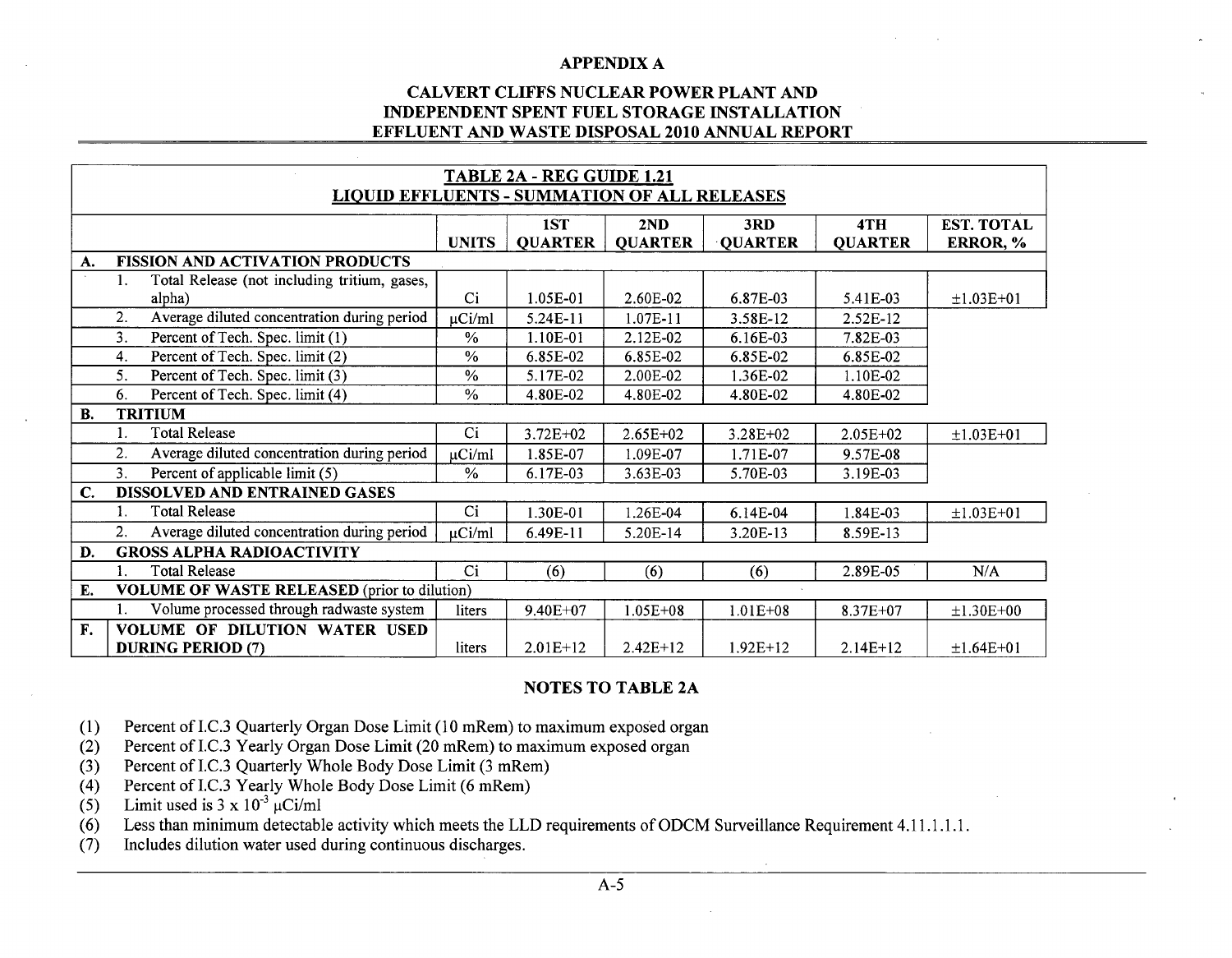## **CAL VERT CLIFFS NUCLEAR POWER PLANT AND INDEPENDENT SPENT FUEL STORAGE INSTALLATION EFFLUENT AND WASTE DISPOSAL 2010 ANNUAL REPORT**

 $\mathbf{r}$ 

| <b>TABLE 2B - REG GUIDE 1.21</b> |                        |                        |                  |                  |                   |                  |                  |                |                  |
|----------------------------------|------------------------|------------------------|------------------|------------------|-------------------|------------------|------------------|----------------|------------------|
| <b>LIQUID EFFLUENTS</b>          |                        |                        |                  |                  |                   |                  |                  |                |                  |
|                                  |                        | <b>CONTINUOUS MODE</b> |                  |                  | <b>BATCH MODE</b> |                  |                  |                |                  |
|                                  |                        | 1ST                    | 2ND              | 3RD              | 4TH               | 1ST              | 2ND              | 3RD            | 4TH              |
| NUCLIDES RELEASED                | Units                  | <b>QUARTER</b>         | <b>QUARTER</b>   | <b>QUARTER</b>   | <b>QUARTER</b>    | <b>QUARTER</b>   | <b>QUARTER</b>   | <b>QUARTER</b> | <b>QUARTER</b>   |
| $\text{Bervllium} - 7$           | Ci                     | (1)                    | (1)              | (1)              | (1)               | (1)              | (1)              | (1)            | (1)              |
| Sodium - 24                      | $\overline{Ci}$        | (1)                    | (1)              | (1)              | (1)               | (1)              | (1)              | (1)            | (1)              |
| Chromium - 51                    | $\overline{Ci}$        | (1)                    | (1)              | (1)              | (1)               | 1.62E-03         | (1)              | (1)            | (1)              |
| Manganese - 54                   | $\overline{Ci}$        | (1)                    | (1)              | (1)              | (1)               | 1.82E-04         | 8.99E-06         | 3.58E-06       | 2.54E-06         |
| $\boxed{\text{Iron} - 55}$       | $\overline{Ci}$        | $\overline{(2)}$       | (2)              | (2)              | (2)               | 1.58E-02         | 5.69E-03         | 1.47E-03       | 3.26E-03         |
| $\overline{\text{Cobalt}} - 57$  | $\overline{Ci}$        | $\overline{(1)}$       | $\overline{(1)}$ | (1)              | (1)               | 4.23E-04         | 1.45E-04         | (1)            | (1)              |
| $\overline{\text{Cobalt} - 58}$  | $\overline{Ci}$        | (1)                    | (1)              | (1)              | (1)               | 6.03E-02         | 1.24E-02         | 2.16E-03       | 5.30E-04         |
| $\overline{\text{Iron}} - 59$    | $\overline{Ci}$        | (1)                    | (1)              | (1)              | $\overline{(1)}$  | 1.64E-06         | (1)              | (1)            | (1)              |
| $\overline{\text{Cobalt} - 60}$  | $\overline{Ci}$        | $\overline{(1)}$       | (1)              | $\overline{(1)}$ | (1)               | 3.41E-03         | 9.84E-04         | 4.10E-04       | 1.85E-04         |
| Nickel-63                        | $\overline{Ci}$        | $\overline{(1)}$       | (1)              | (1)              | $\overline{(1)}$  | 1.10E-02         | 5.57E-03         | 1.94E-03       | 9.56E-04         |
| $\overline{\text{Zinc}-65}$      | $\overline{Ci}$        | $\overline{(1)}$       | $\overline{(1)}$ | $\overline{(1)}$ | $\overline{(1)}$  | (1)              | (1)              | (1)            | (1)              |
| Strontium - 89                   | $\overline{C}$         | $\overline{(1)}$       | (1)              | $\overline{(1)}$ | $\overline{(1)}$  | (1)              | $\overline{(1)}$ | (1)            | (1)              |
| Strontium - 90                   | $\overline{\text{Ci}}$ | $\overline{(1)}$       | $\overline{(1)}$ | (1)              | (1)               | $\overline{(1)}$ | (1)              | (1)            | $\overline{(1)}$ |
| Strontium - 91                   | Ci                     | (1)                    | (1)              | (1)              | (1)               | 3.60E-05         | (1)              | (1)            | (1)              |
| Strontium - 92                   | Ci                     | (1)                    | (1)              | (1)              | (1)               | (1)              | (1)              | (1)            | (1)              |
| Niobium - 95                     | $\overline{Ci}$        | $\overline{(1)}$       | (1)              | $\overline{(1)}$ | (1)               | 6.23E-04         | (1)              | (1)            | (1)              |
| Zirconium - 95                   | $\overline{Ci}$        | $\overline{(1)}$       | (1)              | (1)              | (1)               | 2.19E-04         | (1)              | (1)            | (1)              |
| Niobium - 97                     | $\overline{Ci}$        | (1)                    | (1)              | (1)              | (1)               | 7.92e-06         | (1)              | (1)            | (1)              |
| Zirconium - 97                   | $\overline{Ci}$        | (1)                    | (1)              | (1)              | (1)               | (1)              | (1)              | (1)            | (1)              |
| Molybdenum - 99                  | $\overline{Ci}$        | (1)                    | (1)              | (1)              | (1)               | (1)              | (1)              | (1)            | (1)              |
| Technetium - 99m                 | $\overline{Ci}$        | (1)                    | (1)              | (1)              | (1)               | (1)              | (1)              | (1)            | (1)              |
| Ruthenium - 103                  | $\overline{Ci}$        | (1)                    | (1)              | (1)              | (1)               | (1)              | (1)              | (1)            | (1)              |
| Rhodium - 105                    | $\overline{Ci}$        | $\overline{(1)}$       | (1)              | (1)              | (1)               | $\overline{(1)}$ | (1)              | (1)            | (1)              |
| Ruthenium - 105                  | $\overline{Ci}$        | $\overline{(1)}$       | (1)              | $\overline{(1)}$ | (1)               | (1)              | (1)              | (1)            | (1)              |
| Silver - 110m                    | $\overline{Ci}$        | $\overline{1}$         | (1)              | (1)              | (1)               | (1)              | 2.84E-05         | (1)            | 9.68E-05         |
| $Tin - 113$                      | $\overline{Ci}$        | $\overline{(1)}$       | (1)              | (1)              | (1)               | (1)              | (1)              | (1)            | (1)              |
| $Tin - 117m$                     | $\overline{Ci}$        | (1)                    | (1)              | (1)              | (1)               | (1)              | (1)              | (1)            | (1)              |
| Antimony - 122                   | $\overline{Ci}$        | (1)                    | (1)              | (1)              | (1)               | (1)              | (1)              | (1)            | (1)              |
| Antimony - 124                   | $\overline{Ci}$        | (1)                    | (1)              | (1)              | (1)               | (1)              | (1)              | (1)            | (1)              |
| Antimony - 125                   | $\overline{ci}$        | (1)                    | (1)              | (1)              | (1)               | 5.91E-03         | 7.26E-05         | 8.03E-06       | 2.36E-05         |
| $Tellurium - 125m$               | $\overline{Ci}$        | $\overline{(1)}$       | (1)              | (1)              | (1)               | (1)              | (1)              | (1)            | (1)              |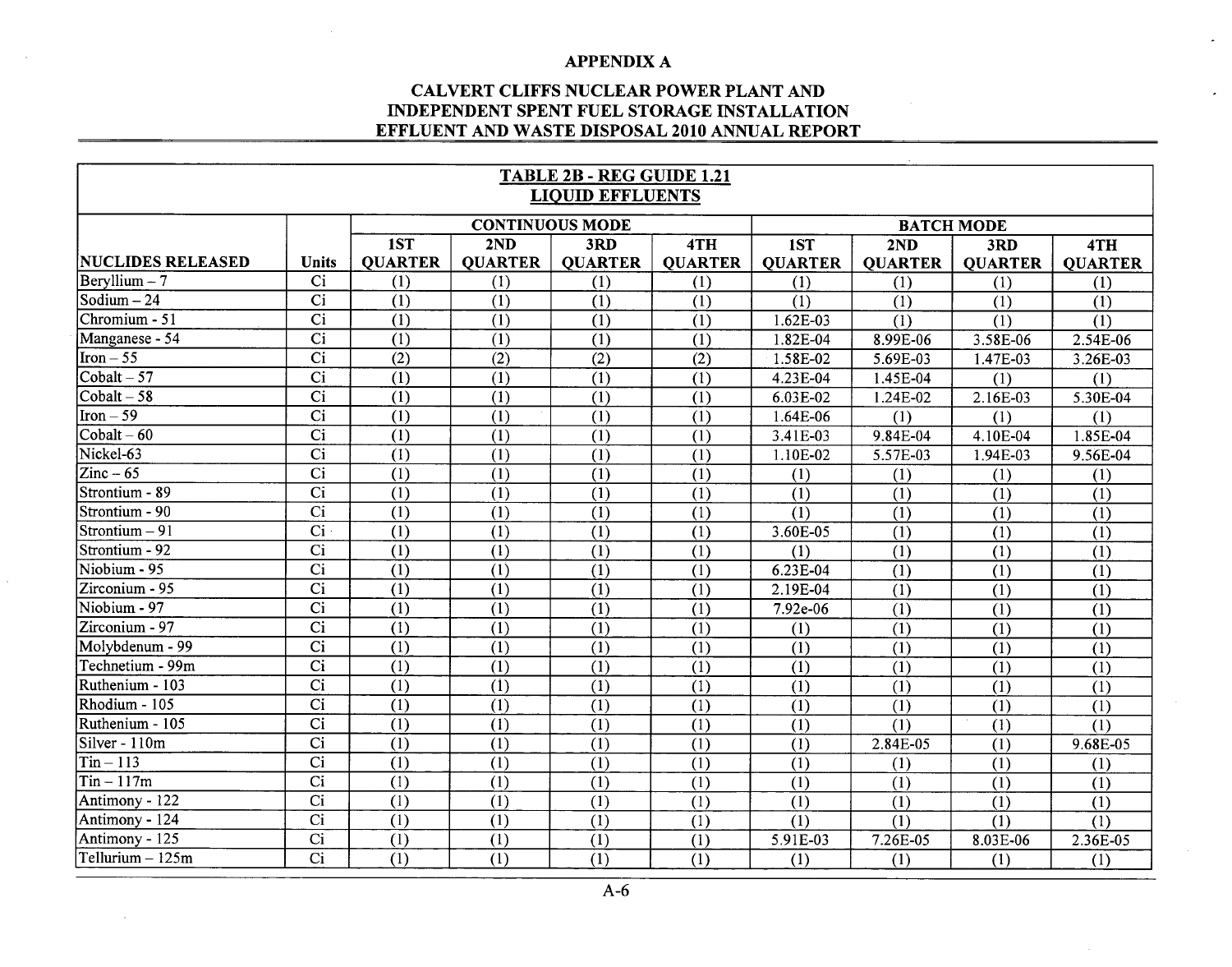## **CALVERT CLIFFS NUCLEAR POWER PLANT AND INDEPENDENT SPENT FUEL STORAGE INSTALLATION EFFLUENT AND WASTE DISPOSAL 2010 ANNUAL REPORT**

| TABLE 2B - REG GUIDE 1.21<br><b>LIQUID EFFLUENTS</b> |                 |                |                        |                |                |                   |                |                |                |
|------------------------------------------------------|-----------------|----------------|------------------------|----------------|----------------|-------------------|----------------|----------------|----------------|
|                                                      |                 |                | <b>CONTINUOUS MODE</b> |                |                | <b>BATCH MODE</b> |                |                |                |
|                                                      |                 | 1ST            | 2ND                    | 3RD            | 4TH            | 1ST               | 2ND            | 3RD            | 4TH            |
| <b>NUCLIDES RELEASED</b>                             | <b>Units</b>    | <b>QUARTER</b> | <b>QUARTER</b>         | <b>QUARTER</b> | <b>QUARTER</b> | <b>QUARTER</b>    | <b>QUARTER</b> | <b>QUARTER</b> | <b>QUARTER</b> |
| Tellurium - 132                                      | Ci              | (1)            | (1)                    | (1)            | (1)            | (1)               | (1)            | (1)            | (1)            |
| Iodine - 131                                         | Ci              | (1)            | (1)                    | (1)            | (1)            | 2.59E-04          | (1)            | (1)            | (1)            |
| Iodine - 132                                         | $\overline{Ci}$ | (1)            | (1)                    | (1)            | (1)            | (1)               | (1)            | (1)            | (1)            |
| Iodine $-133$                                        | $\overline{Ci}$ | (1)            | (1)                    | (1)            | (1)            | (1)               | (1)            | (1)            | (1)            |
| $Iodine - 135$                                       | Ci              | (1)            | (1)                    | (1)            | (1)            | (1)               | (1)            | (1)            | (1)            |
| $Cesium - 134$                                       | Ci              | (1)            | (1)                    | (1)            | (1)            | 2.04E-03          | 3.78E-04       | 3.75E-04       | 1.51E-04       |
| $Cesium - 136$                                       | Ci              | (1)            | (1)                    | (1)            | (1)            | (1)               | (1)            | (1)            | (1)            |
| $Cesium - 137$                                       | Ci              | (1)            | (1)                    | (1)            | (1)            | 3.43E-03          | 6.48E-04       | 4.98E-04       | 2.11E-04       |
| Barium $-140$                                        | $\overline{Ci}$ | (1)            | $\overline{(1)}$       | (1)            | (1)            | (1)               | (1)            | (1)            | (1)            |
| Lanthanum - 140                                      | Ci              | (1)            | (1)                    | (1)            | (1)            | (1)               | (1)            | (1)            | (1)            |
| $Cerium - 144$                                       | Ci              | (1)            | (1)                    | (1)            | (1)            | (1)               | (1)            | (1)            | (1)            |
| Europium $-154$                                      | Ci              | (1)            | (1)                    | (1)            | (1)            | (1)               | (1)            | (1)            | (1)            |
| Europium - 155                                       | Ci              | (1)            | (1)                    | (1)            | (1)            | (1)               | (1)            | (1)            | (1)            |
| Tungsten - 187                                       | $\overline{Ci}$ | (1)            | $\overline{(1)}$       | (1)            | (1)            | (1)               | (1)            | (1)            | (1)            |
| <b>Total For Period</b>                              | Ci              | (1)            | (1)                    | (1)            | (1)            | 1.05E-01          | 2.60e-02       | 6.87e-03       | 5.41E-03       |
| Krypton - 85                                         | Ci              | (1)            | (1)                    | (1)            | (1)            | 5.11E-03          | (1)            | (1)            | (1)            |
| Xenon - 131m                                         | Ci              | (1)            | (1)                    | (1)            | (1)            | (1)               | (1)            | (1)            | (1)            |
| $Xenon - 133$                                        | Ci              | (1)            | (1)                    | (1)            | (1)            | .25E-01           | .26E-04        | 6.14E-04       | 1.84E-03       |
| $Xenon - 133m$                                       | Ci              | (1)            | (1)                    | (1)            | (1)            | (1)               | (1)            | (1)            | (1)            |
| $Xenon-135$                                          | Ci              | (1)            | (1)                    | (1)            | (1)            | (1)               | (1)            | (1)            | (1)            |
| Total For Period                                     | Ci              | (1)            | (1)                    | (1)            | (1)            | 1.30E-01          | 1.26E-04       | 6.14E-04       | 1.84E-03       |

## NOTES TO TABLE 2B

(1) Less than minimum detectable activity which meets the LLD requirements of ODCM Surveillance Requirement 4.11.1 .1 .1.

(2) Continuous mode effluents are not analyzed for Fe-55.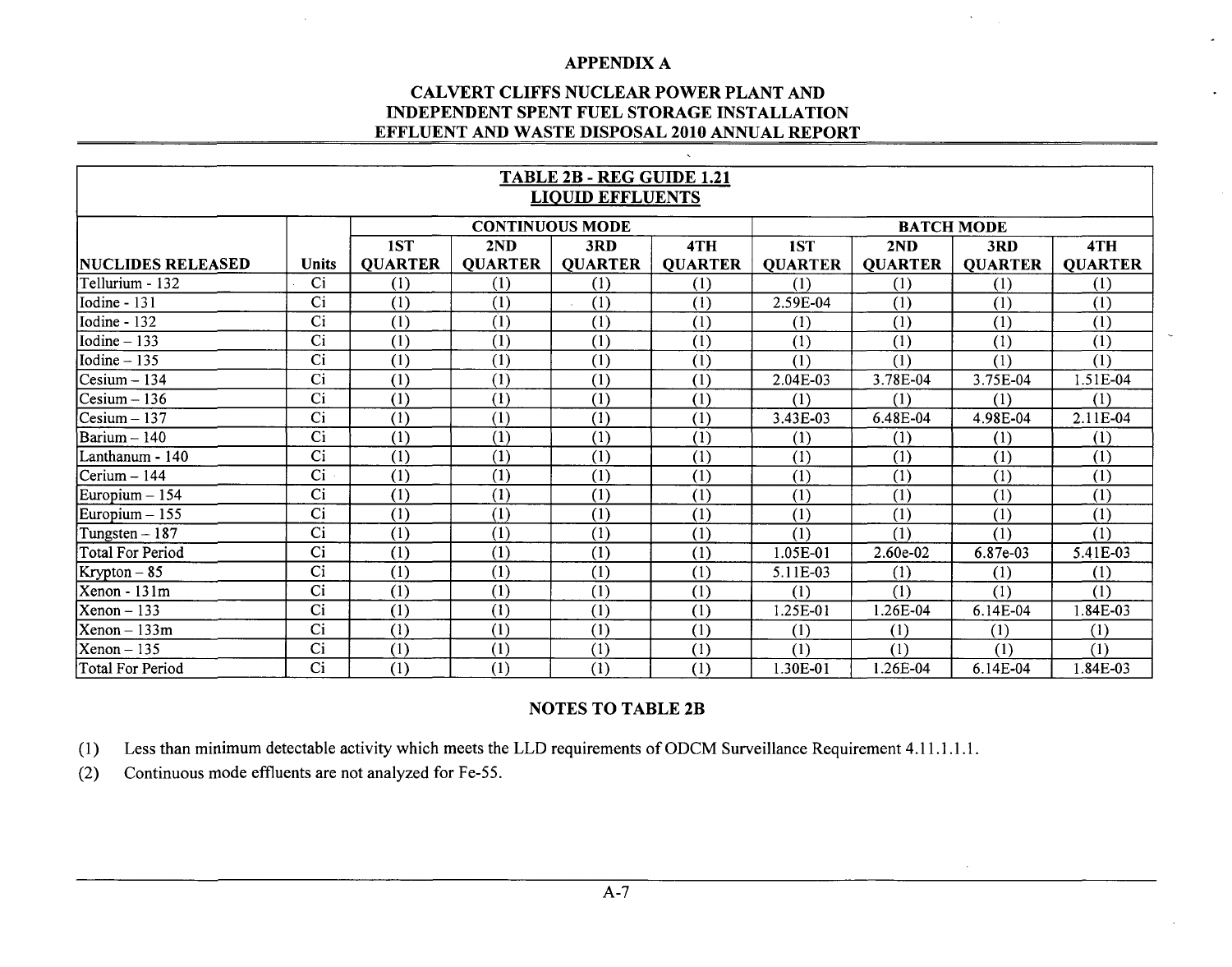## CALVERT **CLIFFS NUCLEAR** POWER **PLANT AND INDEPENDENT SPENT FUEL** STORAGE **INSTALLATION EFFLUENT AND** WASTE **DISPOSAL** 2010 **ANNUAL** REPORT

## **TABLE 3A SOLID** WASTE **AND** IRRADIATED **FUEL SHIPMENTS**

## **A. SOLID** WASTE **SHIPPED OFFSITE** FOR BURIAL OR **DISPOSAL (NOT** IRRADIATED **FUEL)**

|               | 1. Type of Waste          | <b>Units</b>   | <b>12-Month Period</b> | <b>Est. Total Error %</b> |
|---------------|---------------------------|----------------|------------------------|---------------------------|
| a)            | Spent resins, Filters     | m              | $1.22e+01$             | 25%                       |
|               |                           | Ci             | $5.18e+02$             |                           |
| $\mathbf{b}$  | compressible<br>Dry       | $m^3$          | $7.43E + 01$           | 25%                       |
|               | contaminated<br>waste,    | Ci             | 8.16E-02               |                           |
|               | equipment, etc.           |                |                        |                           |
| $\mathbf{c})$ | Irradiated components,    | m <sup>3</sup> | $0.00E-00$             | N/A                       |
|               | control rods, etc.        | Ci             | $0.00E + 00$           |                           |
| $\mathbf{d}$  | Other (cartridge filters, | m <sup>2</sup> | $5.79E + 00$           | 25%                       |
|               | dry<br>misc.              |                | 1.25E-01               |                           |
|               | compressible, Oil)        |                |                        |                           |

Volume shipped represents waste generated prior to offsite volume reduction.

## 2. Estimate of Major Nuclides (By Type of Waste - Only nuclides **>1** % are reported)

| a) | $Mn-54$  | 1.10     |
|----|----------|----------|
|    | Fe-55    | 9.96%    |
|    | $Co-58$  | 2.71%    |
|    | Co-60    | 3.40%    |
|    | Ni-63    | 25.08%   |
|    | Cs-134   | 23.42%   |
|    | $Cs-137$ | 33.55%   |
| b) | Fe-55    | 34.61%   |
|    | $Co-58$  | 32.31%   |
|    | Co-60    | $6.64\%$ |
|    | $Ni-63$  | 20.07%   |
|    | Cs-137   | 1.01%    |
| c) | N/A      |          |
| d) | Fe-55    | 35.50%   |
|    | Co-58    | 29.23%   |
|    | Co-60    | 6.85%    |
|    | Ni-63    | 21.29%   |
|    | Cs-137   | 1.29%    |